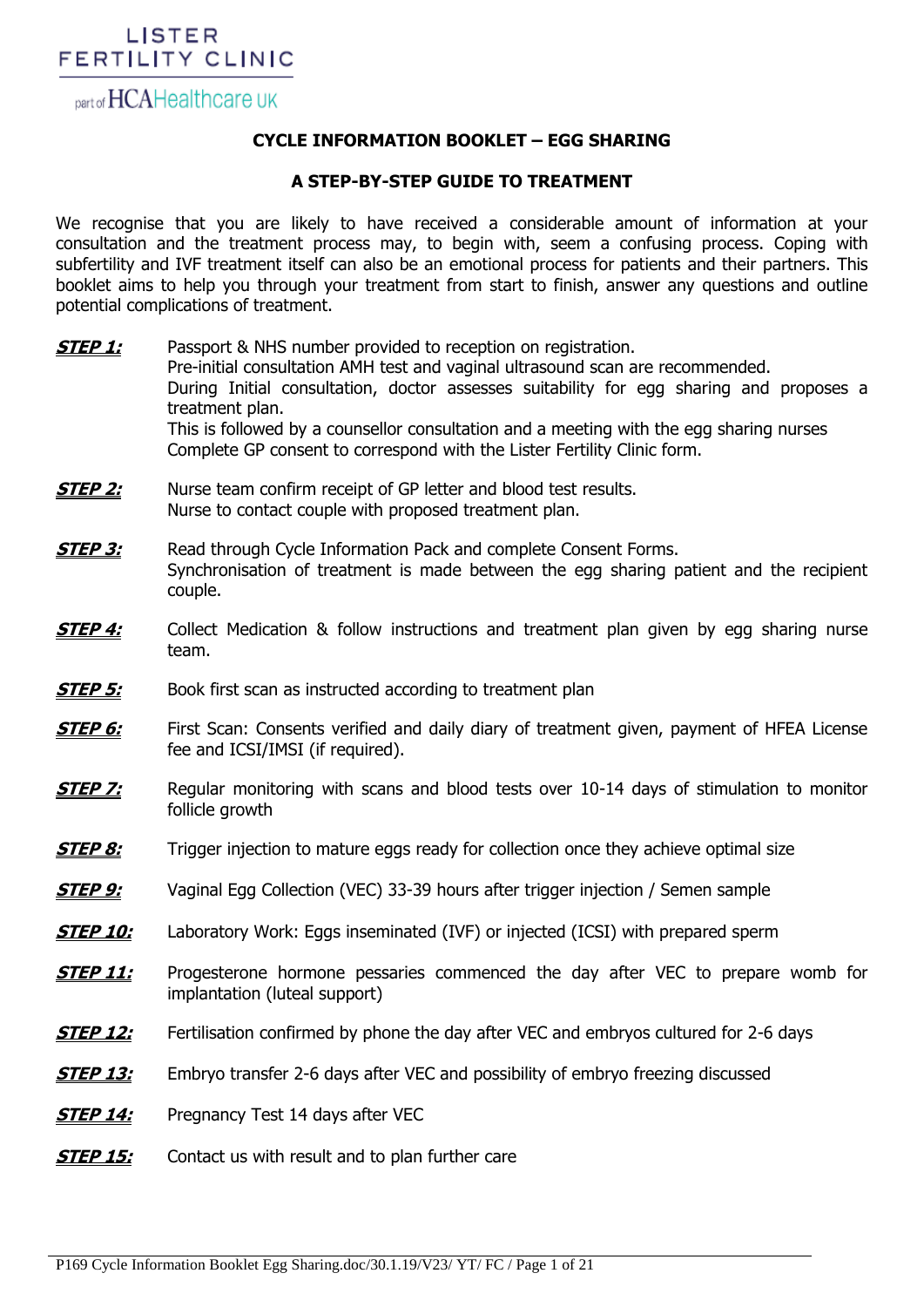

**This page is left blank**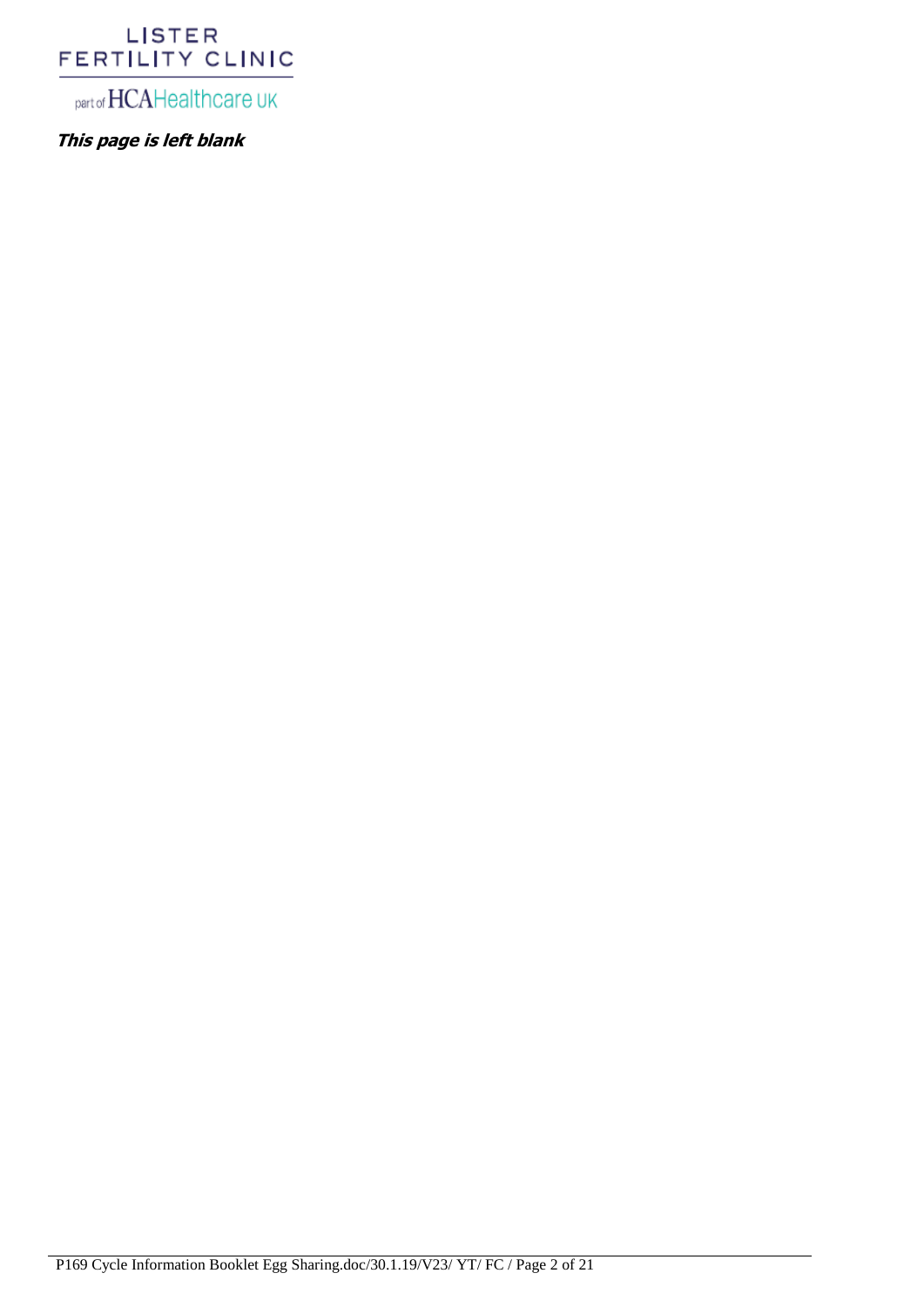# part of HCAHealthcare UK

## **STEP 1: The Consultation**

Patients and their partner (if applicable) will see a doctor for their consultation(s) and planning of their treatment. The male partner (if applicable) will have a semen analysis performed on day of the initial consultation prior to seeing the doctor, unless this has been performed in the last 3 months. An egg sharer will be required to discuss both their own and their family's medical history in detail. The doctor will review the results of your Hormone Profile blood test (FSH, LH, Estradiol and AMH) between Day 2 to 5 of your cycle.

The unit will also need to obtain permission to contact the egg sharer's GP to enquire about all relevant past and present medical history and the GP's opinion regarding the egg sharer's suitability to share their eggs with another couple.

At your consultation you will receive a treatment pack containing important documentation:

- This Information Booklet that may answer any outstanding questions
- Consent forms to be completed
- Egg Sharing Price List

A consultation with a counsellor and the egg sharing nurses will follow.

#### **Investigations**

You will need to have tests for certain diseases, including any serious genetic diseases, before you can donate.

It is very important you tell the Lister Fertility Clinic about any problems in your or your family's histories. If you or your family have a serious physical or mental condition and you do not tell your clinic about it, you could face legal action if a child born from your donation inherits it.

It is a HFEA license requirement that **Virology** screening tests, as outlined below, are done prior to fertility treatment. The egg sharing nurse will perform the following mandatory egg sharing screening tests.

The **female patient** will need the following tests:

Initial Screening Tests :

- **HIV 1 and 2: Anti-HIV – 1, 2, Hepatitis B : HBsAg (Surface Antigen), Hepatitis B: Anti-HBc ( Core antibody) and Hepatitis C : Anti-HCV-Ab**
- **VDRL (Syphilis) testing**
- **HTLV I & II** (if living/lived in, originating from, male partners parents from high prevalence areas or with sexual partners originating from: Japan, Caribbean, South America, Romania, Iran, Sub-saharan Africa i.e. all but Egypt / Libya / Tunisia / Morocco / Algeria / Sudan
- **\*Chlamydia -** urine sample tested by the nucleic acid amplification technique (NAT)
- **\*Gonorrhoea**  urine sample tested by the nucleic acid amplification technique (NAT)
- **\*Full Blood Count (FBC)**
- **\*Thyroid profile**
- **Blood Group**
- **Cystic Fibrosis (CF)** we screen all prospective egg sharers, especially if they emanate from a population group which contains a high frequency of cystic fibrosis carriers.
- **Chromosome study -** We screen all prospective egg sharers. The karyotype test shows the total number of chromosomes and if there are any structural abnormalities with any of the individual chromosomes. This test does not screen for specific genetic abnormalities or conditions.**If any abnormality is found the doctor will contact them to inform them of**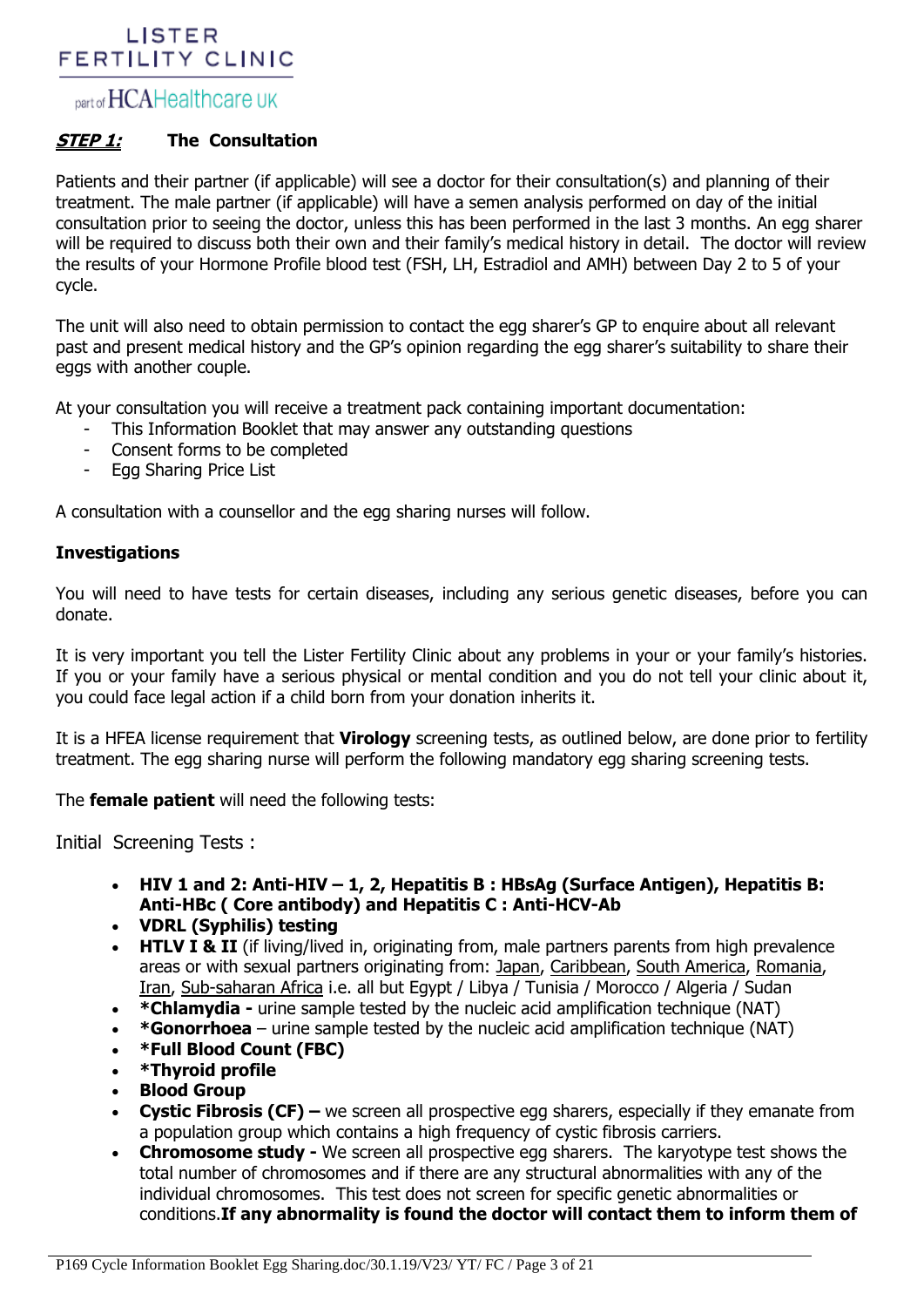# part of HCAHealthcare UK

### **the result and refer them on to an appropriate medical practitioner. Counselling is available at the LFC.**

- **Haemoglobinopathy** we screen all prospective egg sharers.
- **Tay Sachs**  if egg sharer is Jewish
- **Cervical smear** (within 3 years)
- **Trypanosoma Cruzi (American Trypanosomiasis)** blood screening if egg sharer travelled to Mexico or elsewhere in central or South America within the last 30 days.
- **Malaria**  blood screening if egg sharer travelled to areas where Malaria endemic within the last 30 days.

Subsequent Screening Tests prior to commencing fertility injections or prior to starting the nasal spray :

 **HIV 1 and 2: Anti-HIV – 1, 2, Hepatitis B : HBsAg (Surface Antigen) and Hepatitis C : Anti-HCV-Ab ( NAT-PCR ).**

\* within 12 months of treatment\*

### **All other screening tests are within 6 months apart from Cystic Fibrosis, Chromosome Study, Blood group, Haemoglobinopathy and Tay Sachs.**

The female patient's tests are free of charge under egg sharing programme.

The **male partner** will need to have the following tests performed **prior** to his partner being matched with a recipient, the egg sharer will not be matched with a recipient until the results are available: (These tests are chargeable if performed at The Lister. Please see current Egg Sharing Price List)

- $\bullet$  HIV 1 and 2: Anti-HIV  $-1$ , 2
- Hepatitis B: HBsAg/Anti- HBc
- Hepatitis C: Anti-HCV-Ab
- Semen Analysis (within 12 months of treatment)

If this is the first fresh treatment cycle, the male must have a blood test for HIV, Hepatitis B, Hepatitis C within 3 months prior to your egg collection. If this is a subsequent cycle the results are valid for 24 months as long as treatment is with the same partner. His GP may be able to performed these tests.

It is your responsibility to ensure that all requested tests are completed to ensure your treatment can commence.

**NB.** We must have a copy of your passport & NHS number before we can proceed with treatment.

#### **IMPORTANT:**

**It is a HFEA licensing requirement that individual tests must be accredited by UKAS, the national accreditation body for the UK, or another accreditation body recognised as accrediting to an equivalent standard**

**Therefore, HIV, Hepatitis B and C tests must be performed at the Lister prior to starting treatment to ensure this licensing requirement is complied with as our individual virology tests are UKAS/ISO 15189 accredited.**

**Only in the circumstance where you have already had treatment elsewhere, and virology screening is still in date with written confirmation that the test was carried out in a UKAS accredited lab will this not apply.**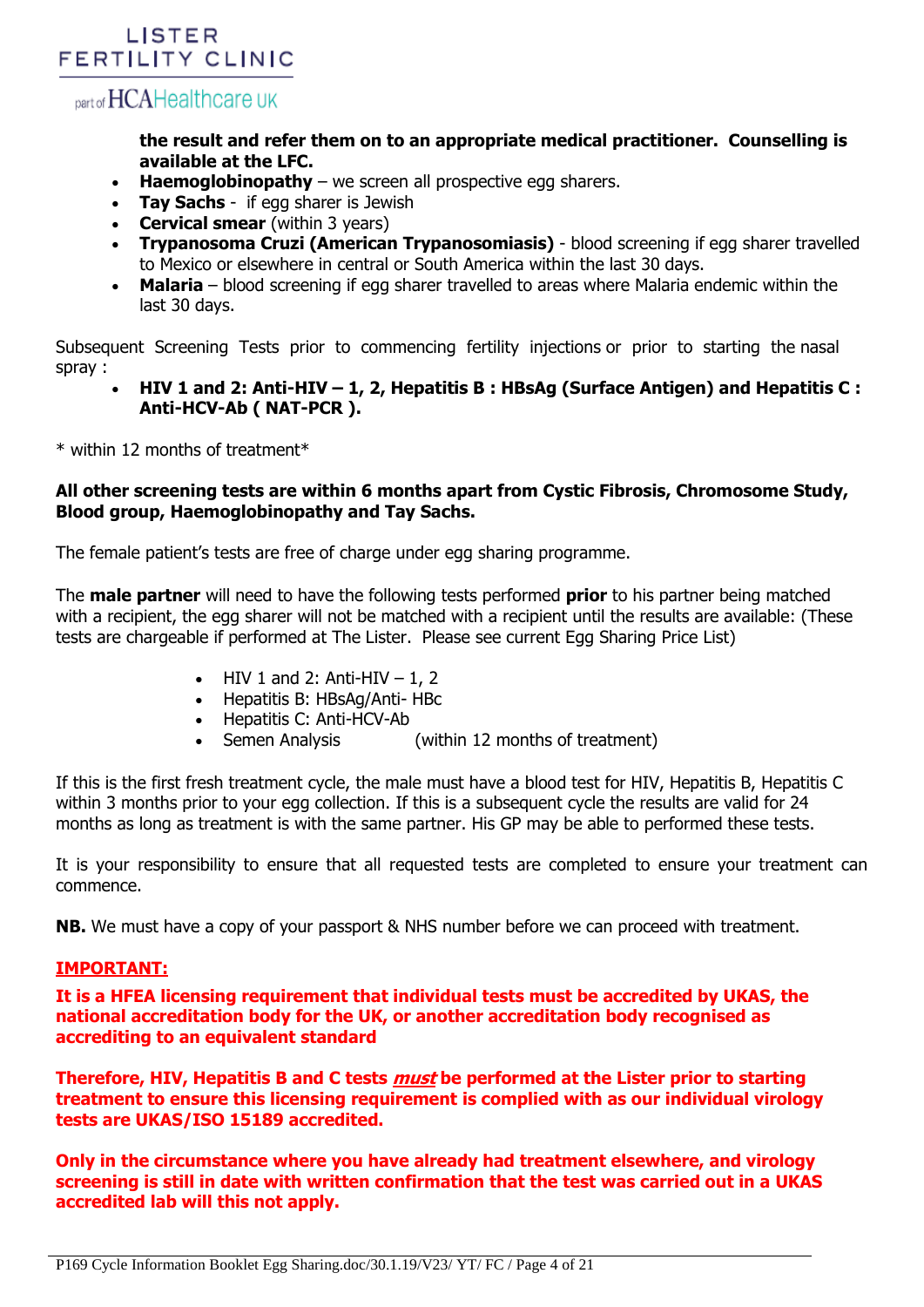# part of HCAHealthcare UK

**To confirm, we cannot accept any results that do not include the laboratory's details and confirmation that this laboratory is UKAS accredited. Even if already done prior to initial consultation, these tests will need to be repeated at the Lister Fertility Clinic who use a UKAS Accredited laboratory unless we have this confirmation. UKAS provides accreditation to the internationally recognised standard ISO 15189 Medical Laboratories.**

### **STEP 2:**

On receipt of your GP letter, cervical smear result and mandatory egg sharing blood test results the doctor will review your suitability as an egg sharer. The egg sharing nurse will contact you to discuss the results. If the results are abnormal a doctor will discuss these with you. If you are suitable the nurses will match you with a recipient couple and advise you of your treatment plan.

# **STEP 3:**

All egg sharers will be asked to take the contraceptive pill (if suitable) for a minimum of one calendar month leading up to the donation cycle to ensure that synchronisation between both parties commences at the correct time. However, in some cases this may not be necessary.

**If you are not taking the oral contraceptive pill you should use barrier contraception in the month before treatment, during the treatment and following egg collection until your next period.**

#### **Consent Forms**

Prior to starting your cycle you will be required to read and sign forms consenting to your treatment and operation. If you do not understand these forms you should discuss them with a nurse/doctor who will explain them. Similarly, if they bring up any moral or ethical dilemmas please feel free to speak to one of our counsellors or a member of the medical, embryology or nursing team. The HFEA Donor Information Form needs to be completed prior to egg collection. The original will be held by the centre and we recommend you make a copy for your own records.

Signed consent must be obtained from **both partners** (if applicable) before any procedures are performed. **It is important that your consents are compatible, otherwise they are invalid and the future use of your embryos may be affected.**

#### **We cannot start your treatment until all consent forms have been completed, signed, dated and returned to the nurse at your first scan. Your treatment start date will be delayed if you do not return the completed forms on time.**

The accompanying information leaflet (HFEA Consent Form Information) explains what the consents mean and why the HFEA (Human Fertilisation and Embryology Authority) requests they are completed.

In summary they are:

**Consent to Disclosure (CD)** The patient and the partner need to complete one form each:

**CD –** General Purposes: gives us permission (or denies permission) to communicate with non-HFEA licensed persons (such as your GP or other referring doctor) in relation to your treatment and to seek medical information we may require. If you wish us to correspond by letter with your GP or referring doctor please ensure that you tick all relevant boxes.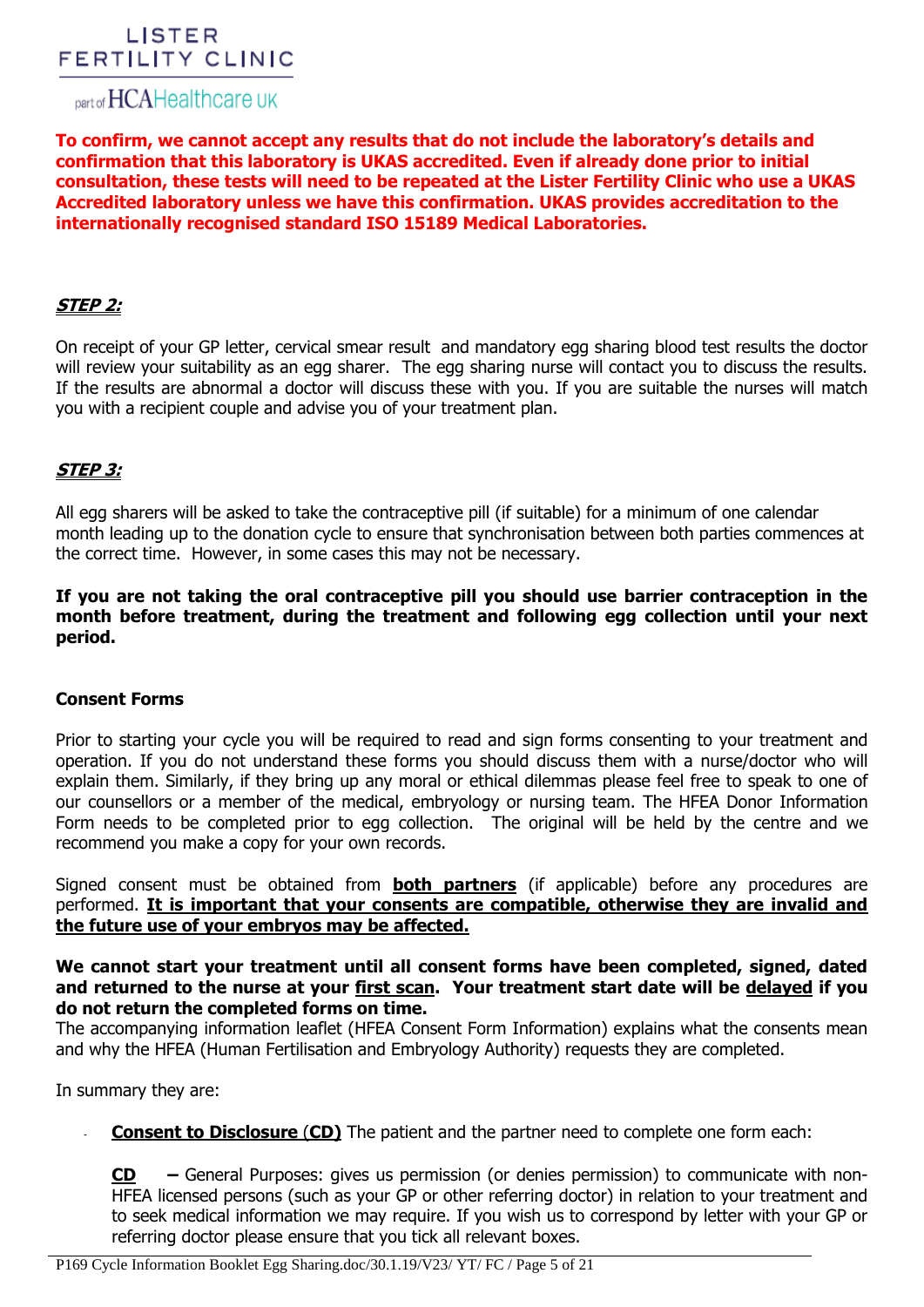**–** Research Purposes: During the course of your treatment, information about yourself and your cycle is collected, some of which is sent to the HFEA and recorded on the HFEA Register. This information could be of use to researchers investigating, for example, how treatment can be improved. This form also allows you to consent for identifiable information to be disclosed to researchers.

- **MT / WT forms**: These forms (MT for the man and WT for the woman) ask for permission to use your sperm and eggs to create embryos for your treatment. You can also give your consent for us to freeze suitable embryo/s (**for an initial period of 10 years or less** which may be renewed in 10 year increments if the criteria are met) and requests clarification of what you would want to do with such embryos in the event of your death or mental incapacity.
- **WD forms**: This form if to be filled in if you are a woman donating eggs for the treatment of others, for research or for training.
- **GS form:** Egg/sperm freezing and storage.

LISTER FERTILITY CLINIC

part of HCAHealthcare UK

- **Lister Consent Forms:** ES VEC & ET consent form and agreement, ICSI/IMSI (if required).
- **Egg Collection Procedure Consent:** This will be explained to you and should have been completed in clinic with the doctor. You will be given a copy of the signed consent form. Confirmation that you understand the procedure and are aware of the risks will be re-iterated on the morning of the procedure.
- **Other Specific Forms:** These will depend on the particulars of your treatment cycle e.g. use of donor sperm / eggs or storing sperm and eggs etc.

#### **In the event of withdrawal of consent to anything previously consented to on an HFEA form from either patient and or partner for any type of treatment she/he must be complete**

- **WC Form:** This form should be used to withdraw your consent or to state your lack of consent to your partner's treatment. You and your partner can make changes to withdraw consent at any time until the point of sperm, egg or embryo transfer.
- **LC Form** : This form should be used if you are the intended birth mother and wish to state that your spouse or civil partner does not consent to your treatment.

You must inform us immediately of any change in your personal circumstances (e.g. name, address, contact numbers or relationship status). This is particularly important if you have embryos/sperm/eggs frozen as we need to contact you to confirm their continued storage. The storage period is governed by law and we do not require your consent to remove these embryos from storage at the completion of the statutory storage period.

# **STEP 4: Medication**

The egg sharing nurses will provide you with a written timetable outlining your treatment schedule. Before you start treatment the egg sharing nurses will give you a prescription for the medications that you may require. There is no charge for these medications if dispensed by The Lister Hospital Pharmacy.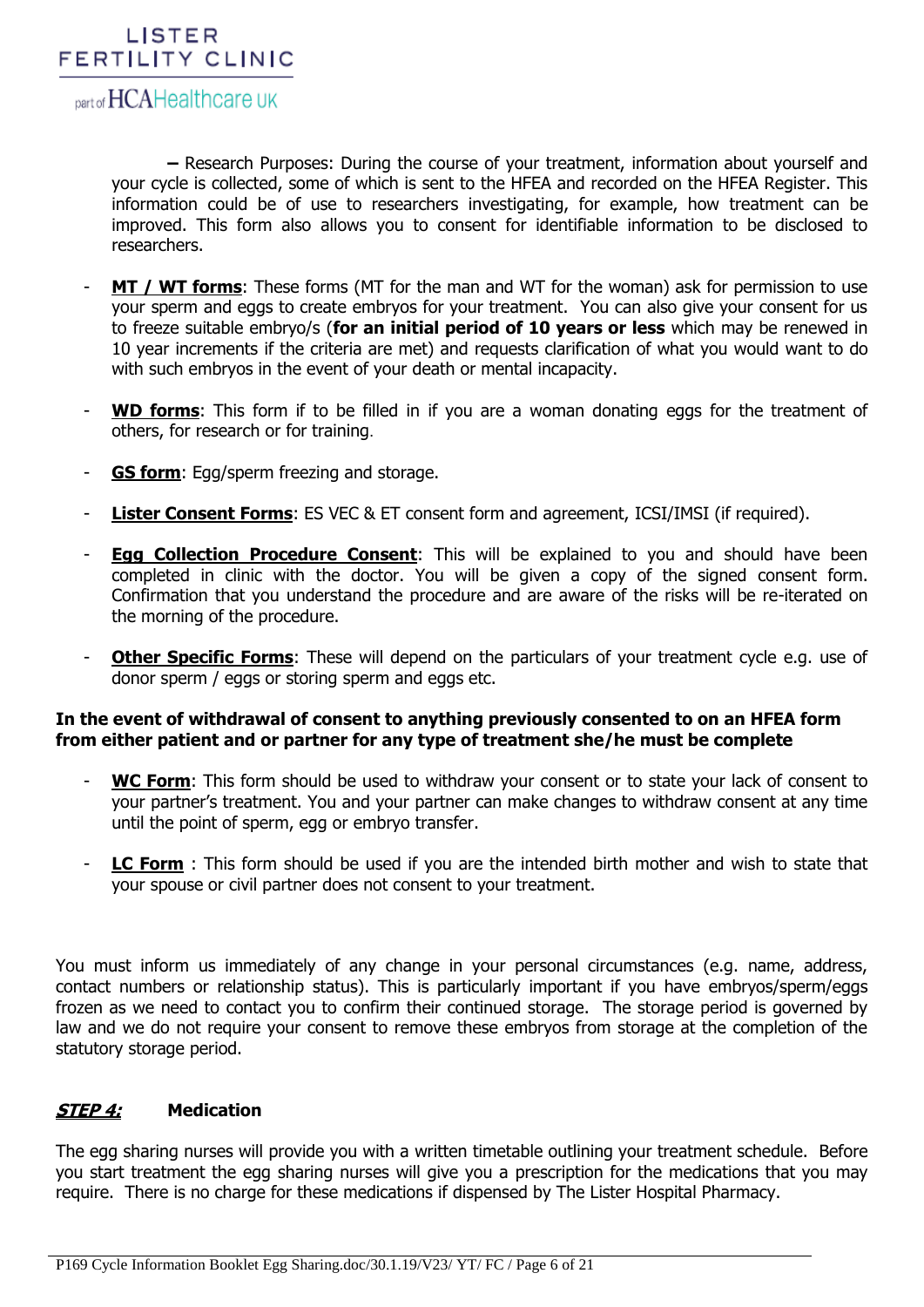# part of HCAHealthcare UK

### **Our pharmacy is open Monday – Friday (8.30am – 7.00pm) and Saturday (9.00am – 12.30pm)**.

The use of our pharmacy allows your prescription to be left there and the medication collected as you proceed through the cycle as and when you need it.

The dose of the medication prescribed for each patient will vary. The accompanying drug schedule details the individual drugs, their use and side effects. In summary, the drugs you will be prescribed will fall into one of six groups:

- 1) **Oral Contraceptive Pill (OCP)**: Many patients are prescribed "the pill" (OCP) from the month before they start their fertility drugs. This enables the ovaries to rest and can be used to bring on a bleed in women with irregular cycles. By manipulating the number of pills taken, the dates of the treatment can be scheduled which may help many patients and their partners plan treatment.
- 2) **Down-regulation drugs**: These drugs work to switch off your natural hormone production so that do you not ovulate and release eggs we are aiming to collect. They work by suppressing the production of the gonadotrophin hormones such as luteinising hormone (LH) and follicle stimulating hormone (FSH) produced by the pituitary gland in the brain and this prevents the natural LH surge that causes ovulation. There are two types called Gonadotrophin-releasing Hormone (GnRH agonists)or GnRH antagonists):

i) the agonists (injectable in the evening or nasal spray taken two/three times per day as instructed) work more slowly and are therefore commenced before FSH injections are given (Synarel, Suprecur nasal spray or subcutaneous injection).

ii)the antagonists (injectable only taken in the evening) work very rapidly and can therefore be commenced after FSH injections (Cetrotide/Orgalutron).

### **If you think you have become pregnant whilst on the GnRH analogue (Suprecur (Buserelin) S.C, Suprecur nasal spray or Synarel (Nafarelin)) you must inform us immediately.**

- 3) **Stimulation drugs**: The "superovulation" techniques used in assisted reproduction are designed to stimulate the ovaries to grow several eggs (oocytes) rather than the usual single egg produced in a natural cycle. If multiple eggs can be collected in one cycle this increases the potential availability of multiple embryos (fertilized eggs) from which we can select the most appropriate for transfer. These are given as injectable versions of the FSH usually produced by your pituitary gland.
- 4) **Trigger drugs**: Once the follicles have reached the optimal size and you are ready for egg collection, this trigger injection of hCG (Pregnyl, Ovitrelle) is taken approximately 33-39 hours before your vaginal egg collection (VEC). The purpose of this injection is to help mature the eggs within the follicles and it mimics the natural surge of hormone that occurs just before ovulation.

### **NB. For ES patient's on the Cetrotide protocol, an agonist trigger - Suprecur – (if advised) can be given prior to egg collection instead of hCG.**

- **5) Luteal support drugs**: Following ovulation in a natural cycle, the corpus luteum that remains in the ovary at the site of ovulation produces Progesterone hormone to prepare the womb lining for implantation of an embryo. The use of down-regulation drugs in a treatment cycle means that the ovary is unable to produce Progesterone in sufficient quality and vaginal / rectal suppositories are therefore given (occasionally a gel/injectable version may be advised.
- **6) Miscellaneous drugs**: Other drugs may be prescribed depending on past medical and previous cycle history as discussed by your consultant.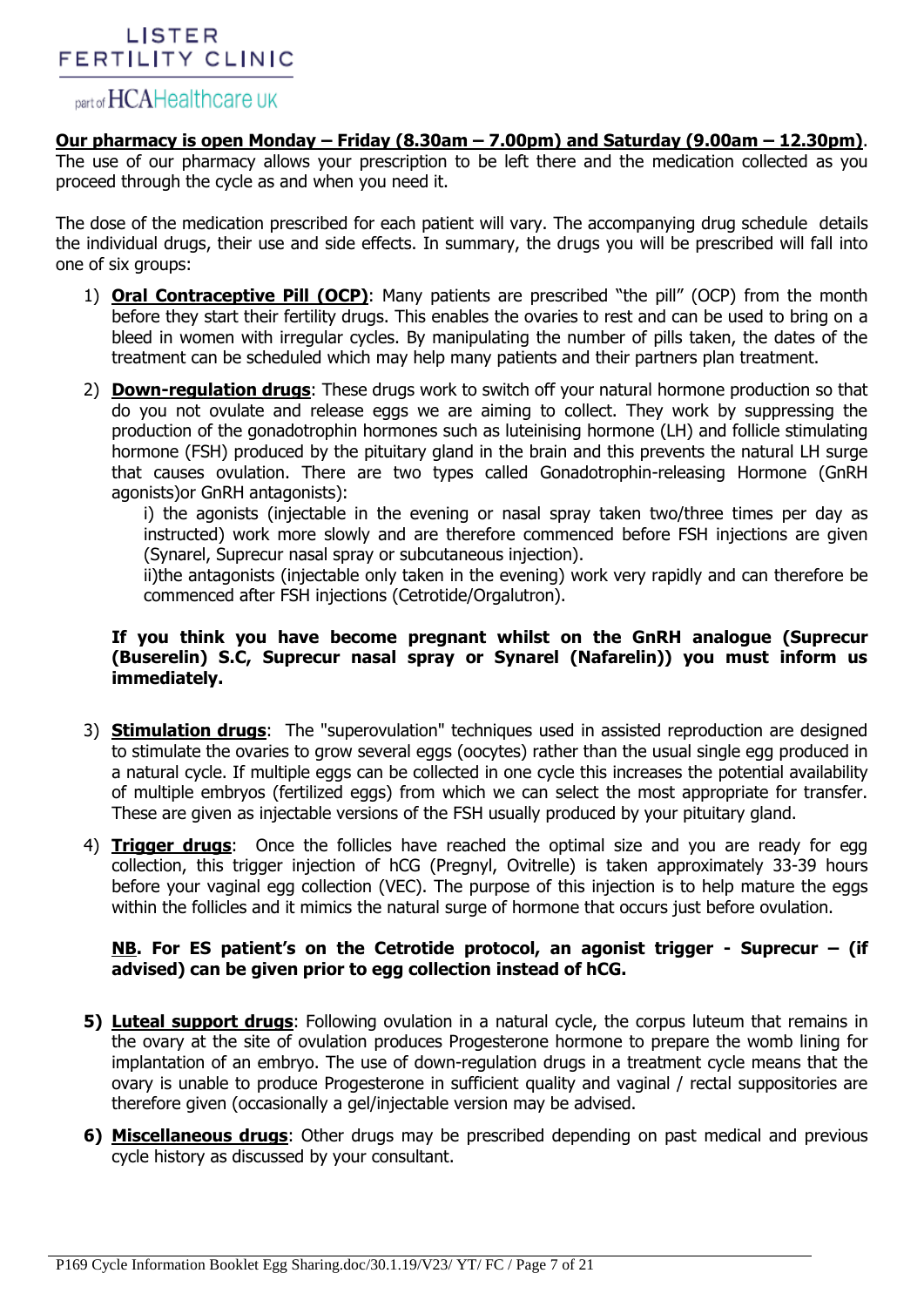# part of HCAHealthcare UK

# **STEP 5: Commence Medication / Book first scan as instructed**

The timings for your first treatment scan and for commencing appropriate drugs will depend on the treatment protocol. This would have been recommended by the egg sharing nurse who will have provided you with a written timetable. You are not expected to remember the whole process as you will be guided through it by the egg sharing team.

# **Egg sharer protocol with pill (OCP)**

If you have been instructed to take "the pill" (OCP) it is essential to start your medication between Day 2-5 of your cycle (period). Day 1 of the cycle (period) is the first day of full menstrual flow. If your period starts after midday, the following day is Day 1. If your period starts over a weekend please telephone us on Monday.

You must contact the egg donation nurses to inform them that you have started taking the pill (OCP) and to arrange your first scan and nurse consultation appointment. At this scan the nurse will advise you when to stop the pill (OCP) and start the down regulation drugs if applicable

# **Egg sharer protocol without pill (OCP)**

Patients who are unable to take the pill will have been given a different treatment protocol. If you have been instructed not to take the pill it is essential that you contact the nurses on Day 1 of the cycle prior to commencing treatment. You will then start the Suprecur medication on Day 21 of your cycle and contact the egg sharing nurses on Day 1 of your period to book a scan.

Appointments for first treatment scans are available on Monday - Friday 9:00am – 3:45pm.

If you still have any queries or are unsure please contact the egg sharing nurses.

# **STEP 6: First Scan**

The scan performed prior to commencing the fertility injections is a baseline scan. It is carried out in order to check that there are no abnormalities in the ovaries, fallopian tubes or uterus that might affect the outcome of your treatment. All the scans are performed vaginally.

Following this scan you will be seen by one of the egg sharing nurses who will:

- Confirm that the scan is normal
- Complete a checklist/booking form
- Confirm your contact details
- Check the appropriate consent forms are completed correctly
- Check that the required blood test results are valid
- Plan a daily treatment diary and give written instructions
- Book your next scan and blood test
- Explain the injection technique and give you the appropriate equipment
- Give you an invoice for you to make immediate payment of your treatment cycle

Most fertility injections are given subcutaneously (fatty layer under the skin) and after instruction can be simply administered by either you or your partner. Used needles and syringes must be disposed of in a sharps box (available from an egg sharing nurse) and the sealed box must be returned to the nurses once it is full. Please do not throw needles and syringes in the waste bin.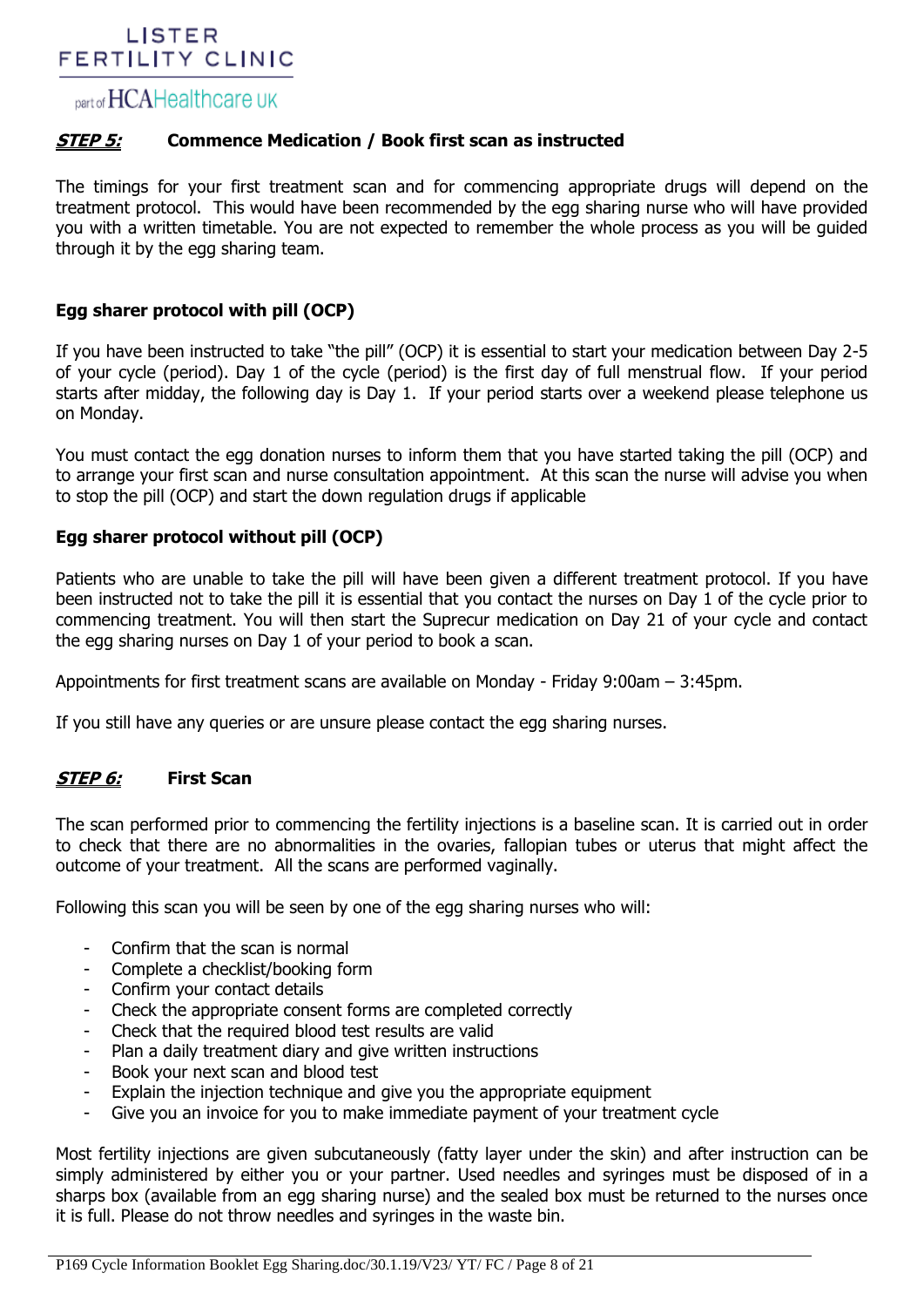# part of HCAHealthcare UK

If you would like to have the injections administered by your GP, practice nurse or at your local hospital, you will need to approach them to arrange this. If you would like to have the injections administered at the Lister Hospital, this can be arranged by one of the nurses. Appointments **are** necessary and you must have the appropriate paperwork supplied by the clinic.

We recommend you take both the FSH injections and the downregulation injections in the evening (7pm or later) unless otherwise instructed.

### **Payment of Treatment**

Patients who are donating eggs as part of the egg sharing programme will not be charged for standard IVF treatment. Payment for the HFEA license fee and any additional procedures that you have been recommended to have such as ICSI or IMSI, need to be paid at the first scan.

Additional procedures such as cryopreservation of excess embryos will incur additional charges which will be invoiced after the egg collection.

Please settle your account by visiting one of the two Accounts Offices in our unit or on the ground floor adjacent to the Lister Hospital main reception. Unfortunately you will not be able to proceed to egg collection if payment has not been made.

**If you decide to withdraw from the egg share programme and would have had enough eggs to share (8 or more) you will be required to pay the normal IVF treatment cycle fees including additional procedures and medication used. Please refer to current price list.**

**If you have less than 8 eggs collected and decide to withdraw from the egg sharing programme keeping all the eggs collected, there will be a charge at this stage (please refer to the ES price list), plus the cost of any medication and additional procedures such as ICSI and IMSI. In the event that the treatment is not successful it would not be possible to have any further attempts as an egg sharer.**

#### **STEP 7: Stimulation Scans**

Once stimulation of the ovaries begins, you will have regular monitoring of your response with scans to measure the number and size of the developing follicles in the ovaries and blood tests to measure your hormone levels (principally oestrogen) levels in the blood.

The ultrasound does not show the eggs themselves, but the fluid-filled sacs (follicles) containing the eggs. In the majority of treatment cycles women will have approximately 4 scans. The scans are performed at intervals during the treatment cycle.

The first stimulation scan is usually 5-7 days after starting the stimulation FSH injections and usually every 2-3 days thereafter until the follicles reach the optimal size which for most is after 10 to 16 days. Vaginal scans carry no appreciable risk but may cause slight discomfort, particularly as you near the point of egg collection.

Following each scan you will be seen by one of the egg sharing nurses who may do a blood test (no charge) and instruct you about further steps. Your blood test and scan results are reviewed by a doctor in the evening and occasionally you may be contacted and advised to alter the dose of your medication. Please ensure that you have sufficient FSH medication in case the dose needs to be increased.

**NB**. Appointments for these stimulation scans are available between Mon-Fri 08.30–12.30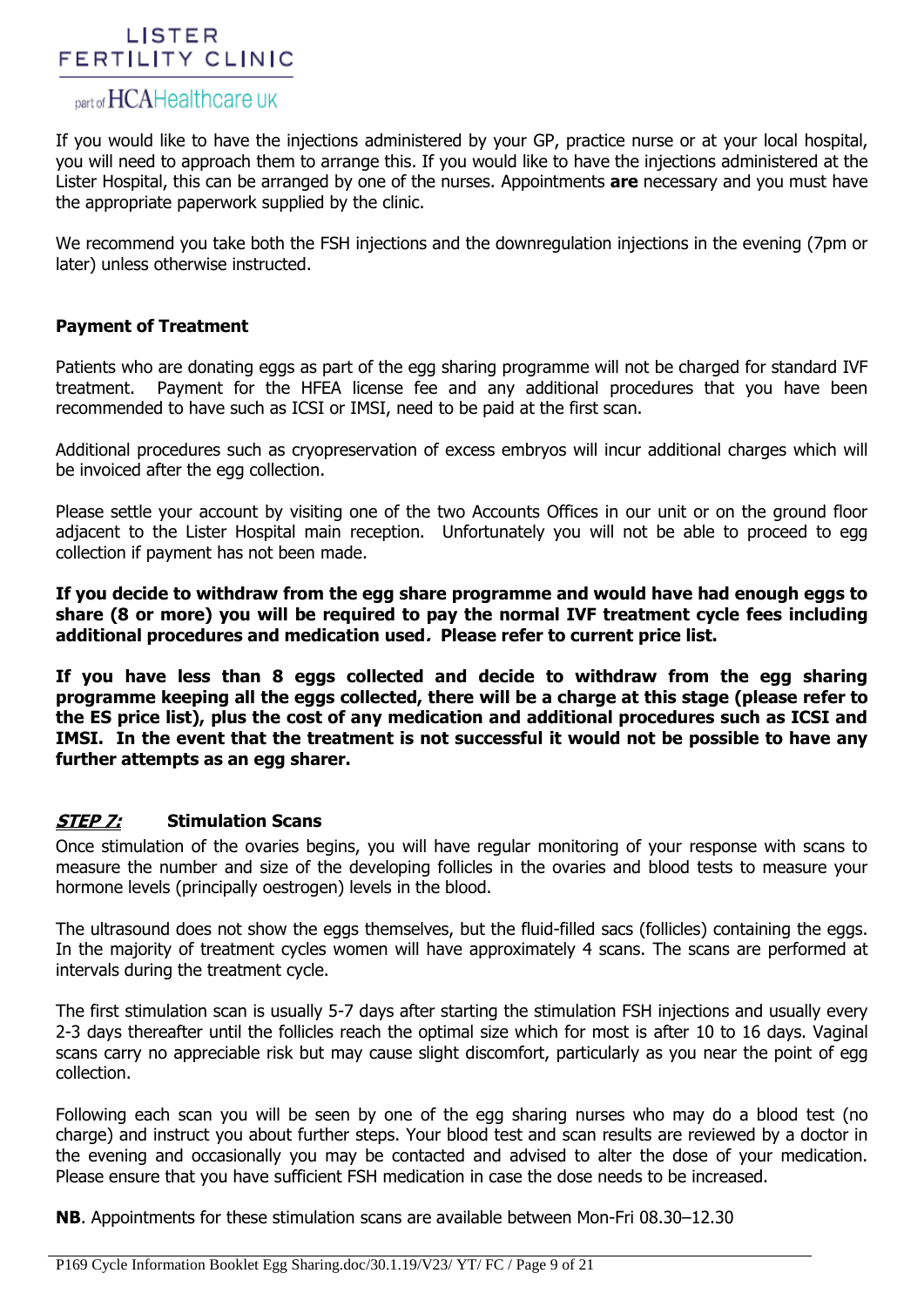LISTER FERTILITY CLINIC

# **EGG SHARE AGREEMENT**

Following your initial consultation with our team today we would like you to read the information below. The decision to egg share can be stressful and it is therefore important that you have discussed, agreed and understood the implications of the egg sharing programme. The expected waiting time for treatment is approximately 8 weeks.

- 1. If less than 8 eggs are collected you will be given following options to consider and discuss prior to egg collection:
	- a) Donate 4 eggs and keep the remaining eggs for your own treatment, and if this cycle is not successful you could have a further cycle of egg sharing treatment,
	- b) Keep all the eggs. If you abandon the egg sharing programme you will incur a charge for IVF treatment (please see the Egg Sharing Price List).
- 2. In the event we collect more than 8 eggs, you and the recipient will receive an equal share of the eggs. If an uneven number of eggs is collected, you will keep the extra egg.
- 3. **If we collect 8 or more eggs and you then decide to withdraw from the egg sharing programme, you will be charged the standard cost of IVF treatment cycle and any medication used** (please see the ES Price List).
- 4. In the event we collect 21 eggs or more, you will keep half of the eggs and the other half to be donated will be shared between 2 recipients, as long as you have consented to donating to more than 1 family (1 recipient already matched with and the second to the egg bank to be donated to another recipient).
- 5. We can inform egg sharers whether a live birth has resulted from their donation and if so, the number of such births that have resulted, the sex and the year the children were born.
- 6. Recipient parents are entitled to find out the number, sex and year of birth of their child's donorconceived genetic siblings.
- 7. The amount of cycles can differ from patient to patient depending on the previous treatment cycle and individual circumstances.

### **PLEASE BE AWARE THAT THIS DOES NOT AFFECT YOUR RIGHT TO WITHDRAW FROM TREATMENT AT ANY TIME SHOULD YOU WISH TO DO SO.**

It is occasionally possible that both the donor and recipient agree on accepting less than four eggs each.

**The cost of ICSI, IMSI, freezing and storage, pregnancy scans and any medication following treatment is not included in the egg sharing programme and are charged separately. You will need to pay the HFEA fee for each treatment cycle.**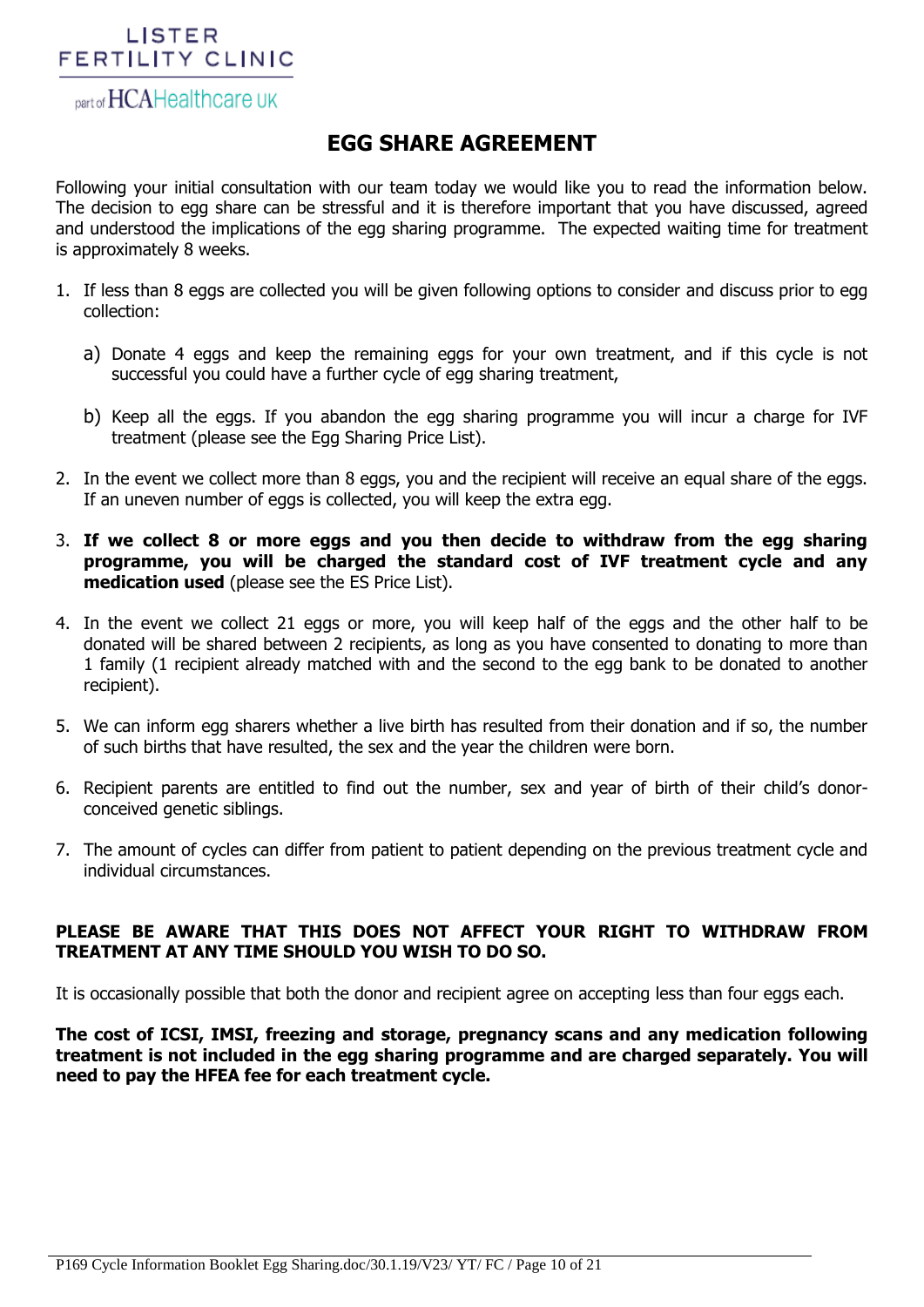# part of HCAHealthcare UK

## **STEP 8: Trigger injection to mature eggs ready for collection**

When the leading follicle(s) reaches the optimum size of 17-22mm, preparations will be made for your egg collection. It is important to remember that the number of follicles shown on the scan does not indicate the number of eggs collected as some of the follicles may be empty.

You will be given an instruction sheet with the appropriate timings of:

- The last dose of FSH injections
- The last dose of agonist (GnRH analogue) or antagonist
- **The timing of the "trigger" hCG (Ovitrelle, Pregnyl) injection** maturing the eggs in preparation for collection. This will be from 9pm onwards and your egg collection will be timed accordingly 33-39 hours later.

#### **NB. For donors on the cetrotide protocol, an agonist trigger (if advised) can be given prior to egg collection instead of hCG.**

Please note that you will therefore have no **fertility** medication on the day before your egg collection.

**If you are taking Cabergoline**, please continue until you have taken it for 8 days.

IVF or ICSI/IMSI cases are scheduled depending on your clinical case.

### **STEP 9: Vaginal Egg Collection / Semen Sample**

#### **Before the Egg Collection:**

- **DO NOT** have food or drink from midnight on the night before your egg collection.
- **DO NOT** take the morning dose of medication such as Metformin or Prednisolone.
- Leave all valuables at home.
- Please do not bring children with you on the day of egg collection.
- Remove make-up, jewellery and nail polish.
- Report to the Lister Hospital Main Reception on the Ground Floor at 7am for admission.
- You will be taken to the Day Unit where you will share a room with another patient.
- The doctor performing your egg collection will confirm your consent.

#### **The Egg Collection procedure**

The egg collection is usually performed under trans-vaginal ultrasound guidance under general anaesthetic. Rarely, in difficult cases where the ovaries are in an inaccessible position, a trans-abdominal or laparoscopic approach is necessary.

The ultrasound probe is introduced into the vagina, the ovaries are visualised and then an aspiration needle (attached to the probe) is passed through the top of the vagina into the follicles within the ovaries. The follicular fluid is drawn up into a test tube and then the fluid is examined under the microscope to identify the eggs. It is difficult to accurately predict the number of eggs available from the ultrasound scan picture. We may collect either more or fewer eggs than we had anticipated preoperatively. In rare circumstances we fail to collect any eggs despite the appearance of follicles on the scan picture. If this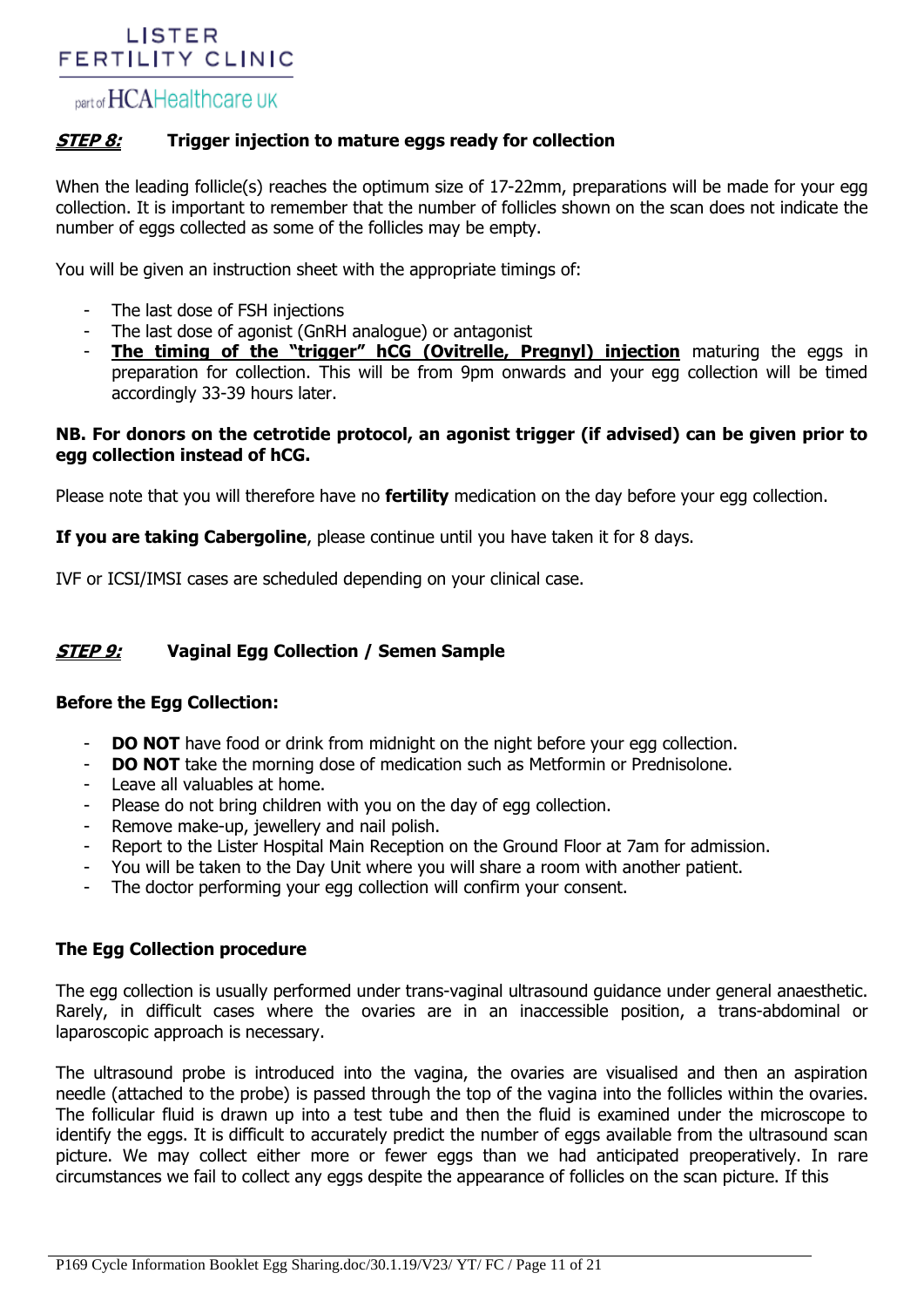# part of HCAHealthcare UK

occurs, the treatment cycle cannot proceed to embryo transfer and you will be given a free follow up appointment to see the doctor to discuss your further options.

Although most patients have a general anaesthetic (GA) for this procedure, some may prefer to have it performed under intravenous (IV) sedation, if you would prefer IV sedation please advise the IVF nurse and discuss it with the anaesthetist on the morning of your egg collection.

### **After the Egg Collection**

Generally, the egg collection takes 15-20 minutes and following the procedure patients are given antibiotic and painkilling suppositories in theatre. After the operation patients are transferred from theatre to the recovery area for approximately 15-30 minutes, not all patients are fully awake at this time. Patients are then transferred from the recovery area to the Day Unit. Patients may feel drowsy and nauseous with symptoms of abdominal pain and backache but these quickly settle.

A ward nurse will inform the patient about the procedure, provide a post egg collection instruction sheet and discharge them if all is well approximately 4 hours after the procedure unless the doctor advises otherwise. Egg collections are performed as day case procedures.

Any eggs collected will be split between yourself and the recipient. In the event of less than 8 eggs being collected, a Ovum Donation nurse/LFC doctor will come and discuss the options with you. Some patients may be called or visited by an embryologist if there are any issues regarding sperm quality or if additional procedures are necessary. Patients wanting to talk to a doctor will need to wait until the operating list is finished.

You must not drive for 24 hours following the operation due to the possible effects of the anaesthetic and you should have somebody to accompany you home.

#### **Collecting the semen sample**

A semen sample will be required from the male partner on the day of the egg collection. The laboratory usually requires partners between  $8.30$ am  $-1.00$ pm and they are advised to wait in their partner's room until called by a member of the laboratory team. Partners should ejaculate 2-3 days prior to providing the sample.

On occasion men may find it difficult to produce a sample and many options are available under these circumstances:

- To allow you to help your partner to produce a sample, the sample could be produced before arrival at the hospital, or in the hospital before your operation. Please inform the nurses should you require either of these alternatives as appropriate arrangements must be made in advance
- You can arrange for sperm to be frozen prior to egg collection. You will need to contact our laboratory in advance to arrange this. Additional charges will apply.
- If your partner is worried that he may not be able to produce a sample by masturbation, special condoms are available so that the sample can be produced during intercourse
- We may sometimes prescribe medication (Viagra and Yohimbine) to improve the chances of producing a sample. (there is a charge for this medication).
- If a fresh ejaculate cannot be produced on the day and frozen sperm is not available, the eggs may need to be frozen or a surgical sperm retrieval may be performed (if an urologist is available) with additional cost implications.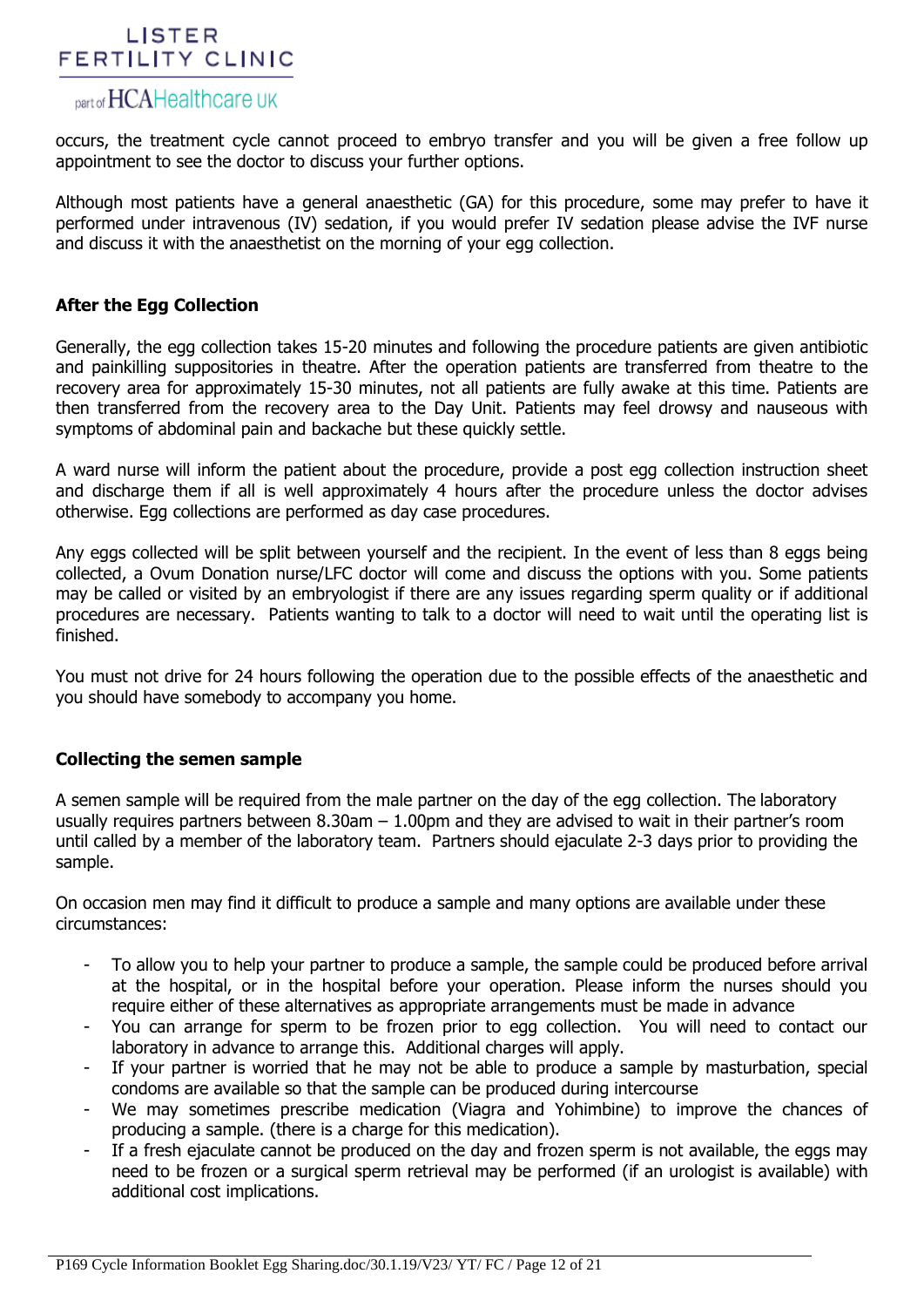part of HCAHealthcare UK

# **STEP 10: Fertilisation of Eggs**

Following collection of the eggs and sperm sample, the sperm sample is prepared to concentrate the highest quality sperm together and remove impurities that are present in the fluid around the sperm. The eggs are then fertilised by either conventional **in-vitro fertilisation (IVF) or intra-cytoplasmic sperm injection (ICSI/IMSI**).

In conventional IVF the gametes (eggs and sperm) are mixed together in a dish and sperm penetrate the eggs to fertilise them naturally. Using ICSI, introduced in 1992, a single sperm is taken up in a fine glass needle and is injected directly into an egg. It offers the opportunity to men who would previously have had little or no chance of fathering their own genetic offspring real hope of having their own genetic child. Not all eggs collected will be mature enough to be suitable for injection and not all eggs survive the injection process.

ICSI bypasses the natural processes involved in a sperm penetrating an egg, and is therefore used when there are issues that make it impossible to achieve fertilization naturally or by conventional IVF. Circumstances in which ICSI may be appropriate include:

- When the sperm count is very low
- When the sperm cannot move properly or are in other ways abnormal
- When sperm has been retrieved surgically
- When there are high levels of antibodies present in the semen
- When there have been previous fertilization failures, although ICSI is generally unsuccessful when used to treat fertilisation failures that are primarily due to poor egg quality
- When frozen sperm is thawed for use the embryologist assesses the sperm quality to determine it if it is suitable for conventional IVF or ICSI

Please be aware that there is an additional charge for ICSI (please see ES price list).

#### **IMSI**

IMSI stands for Intracytoplasmic Morphology Selected Sperm Injection and is a modification of the standard ICSI procedure. It is suggested that it may improve pregnancy rates in *some* patients. The major difference between IMSI and ICSI is that a higher magnification is used to assess sperm morphology. At a higher power the embryologist can identify tiny defects in the sperm head that would not otherwise be visible with standard ICSI. The selection of those sperm may improve results for couples with embryo implantation failures, severe teratozoospermia (abnormal sperm shape) or high levels of DNA fragmentation. To be eligible for IMSI you must have discussed it first with your clinician. The doctor will decide if you meet the IMSI criteria. Please refer to the enclosed IMSI information sheet.

Please be aware that there is an additional charge for IMSI (please see ES price list).

# **STEP 11: Luteal Support**

The day after egg collection, you will be asked to commence progesterone supplementation. This medication will usually be in the form of pessaries, however injections or gels may sometimes be advised, which you will need to continue taking until the pregnancy test. Administration of these medications after egg collection/embryo transfer has been shown to create a more favourable uterine environment for the embryos, which therefore increases pregnancy rates. This supplementation will continue until 12 weeks of pregnancy by which point the placenta will be providing more than enough hormonal support to the uterus. Occasionally you may alternatively be given oestrogen tablets (Progynova) to take the day after egg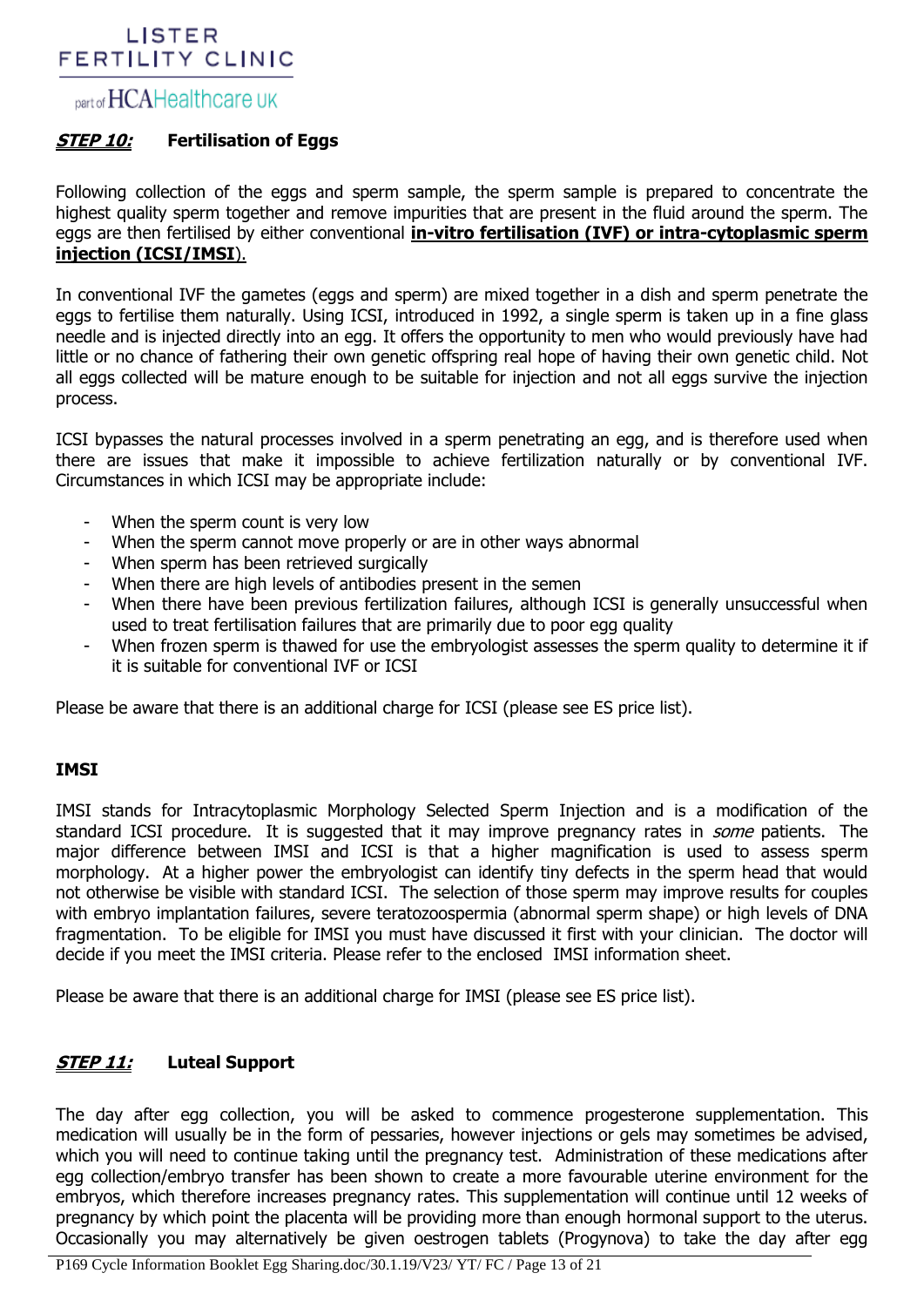

collection or be given a course of 3 Pregnyl injections which will commence on the third day after the egg collection. The doctor will decide the most appropriate medication for you.

**NB**. The pessaries, gels or injections (Cyclogest, Crinone or Prontogest) are a chargeable item following your pregnancy test.

# **STEP 12: Embryo Culture**

After either IVF or ICSI the eggs are incubated overnight and the embryologists will assess for successful fertilisation the next morning. You will receive a call from the embryologists (usually by midday) to discuss the fertilisation results and to plan your potential embryo transfer. Please ensure you have given us all your contact numbers.

In spite of having normal eggs and sperm, in 5% of cases eggs fail to fertilise. Patients who have poor quality eggs and/or sperm however do have a higher risk of fertilisation failure. Similarly, in some circumstances eggs do fertilise but the embryos may not develop normally or may not develop at all. Embryos that display any abnormal development will not be transferred. You will be offered a free follow up consultation to discuss this with the doctor.

The eggs that have fertilized normally (embryos) will be allowed to develop until the appropriate day for transfer:

By Day 2, embryos are expected to be between 2-4 cells. By Day 3, embryos are expected to be between 5-8 cells. By Day 5-6, blastocyst stage

Our default is now to recommend embryos be cultured to Day 5 regardless of number of embryos available on Day 2-3. This is because the genetic competence of embryos becomes more apparent between Day 3 and 5 and if an embryo does not develop to the blastocyst stage it will not have the capacity to create a pregnancy. Natural selection will see the most viable embryos continue to grow to Day 5 whilst those of poor quality and less likely to be genetically normal will case growing between Day 3-5.

We are confident that the conditions in the lab mirror that in utero. Although you can request to have embryos transferred in Day 2-3 if you only have one/two available, we will routinely recommend waiting to Day 5 (or occasionally to Day 6) until they reach blastocyst stage before transfer.

There is a chance that no embryos will develop to Day 5 especially with poor quality embryos on Day 2-3 so no transfer may occur. However, as mentioned above if these embryos do not proceed to blastocyst stage in the lab, we are confident that they would not have survived in utero. Therefore pushing to Day 5, even in these circumstances, may glean useful information that would otherwise not be available on embryo quality, avoid unnecessary medication use and the anxiety of the two week wait.

We will recommend against transfer of blastocysts of very poor quality (of any D grading) or that have not moved on between Day 5-6.

(There is an additional charge for blastocyst culture, but this is waived if no embryos are available for transfer on Day 5-6 please refer to the current price list).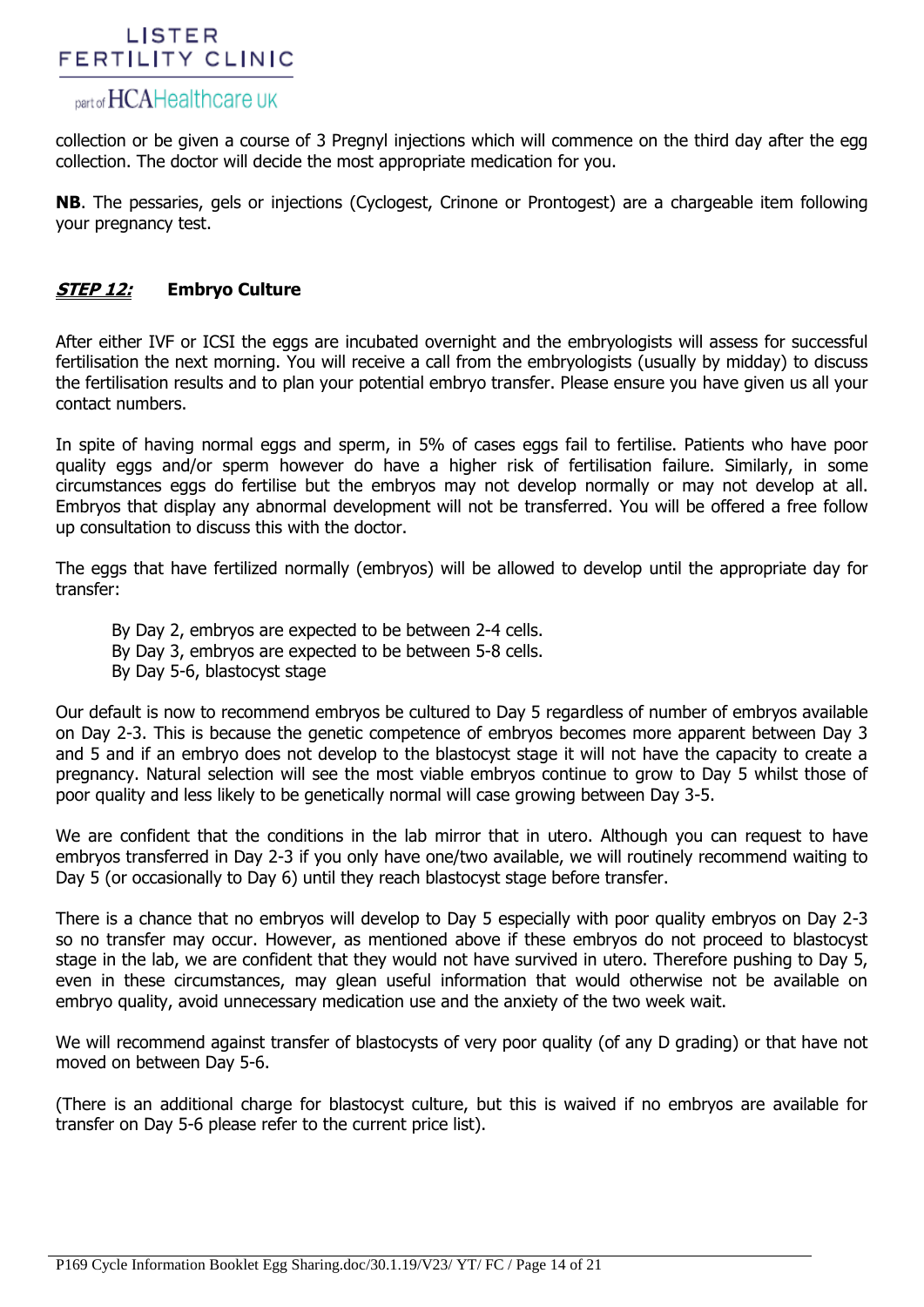part of HCAHealthcare UK

# **STEP 13: Embryo transfer / freeze**

#### **Embryo transfer**

Once a decision has been made on the best day for your embryo transfer, you will be given a time to come in for the procedure. The embryo transfer procedure is usually very straightforward and will take no more than 15-20 minutes. It feels similar to a cervical smear test, causing minimal discomfort. If you have had previous problems with having a smear test performed or embryo transfer before, please advise the nurses or a doctor at the start of treatment as we may need to arrange for you to have a dummy embryo transfer.

You should be aware that:

- On the morning of embryo transfer, Cyclogest should be used rectally
- On arrival for your embryo transfer you should start drinking plenty of water as the transfer is performed with the aid of an abdominal ultrasound scan for which a semi-full bladder is needed
- The actual time of your procedure will depend on the complexity of the cases taking place that day. Sometimes this simple procedure can be difficult to perform in some women and may therefore take longer than expected, resulting in some delay. Please be patient with us as we work through the list of embryo transfers
- In exceptional circumstances the procedure may be extremely difficult and this might lead to the transfer being performed under general anaesthetic or rarely into the fallopian tubes laparoscopically. (There is a charge for this procedure  $-$  see ES price list).

The number of embryos to be transferred would have been discussed with you at the initial consultation but the final number will be decided on the day of the transfer. The aim is to maximise the birth of healthy babies which is best achieved by avoiding multiple pregnancies if possible in view of the increased pregnancy risk.

As egg sharer have to be under the age of 36 you can legally have no more than 2 embryos transferred. Younger women with high quality blastocyst embryos available for transfer are advised to transfer only 1 embryo as this does not compromise pregnancy outcome, minimises multiple pregnancy rate and any extra embryos can be frozen.

#### **Cryopreservation (Freezing) of Excess Embryos**

We recommend freezing surplus good quality blastocysts as the implantation potential of frozen-thawed blastocysts remains reasonably good. However, the quality or quantity of the embryos resulting from IVF may be insufficient to allow their cryopreservation. Also, embryos considered to be satisfactory for cryopreservation do not always survive the freezing and thawing process.

If you have fresh blastocysts transferred, the remaining embryos may be cultured until Day 6 to decide if they are suitable for freezing.

If you have cleavage embryos (Day 2-3) transferred, the remaining embryos may be cultured until Day 5 to decide if they become blastocysts and are suitable for freezing.

This provides you with the potential opportunity of subsequent frozen embryo transfer (FET) cycles without having to undergo stimulation and egg retrieval. The FET is relatively simple and can be done in a medicated or a natural cycle. There is no guarantee that the transfer of thawed embryos will result in a pregnancy and the results of FET are generally lower than with fresh treatment.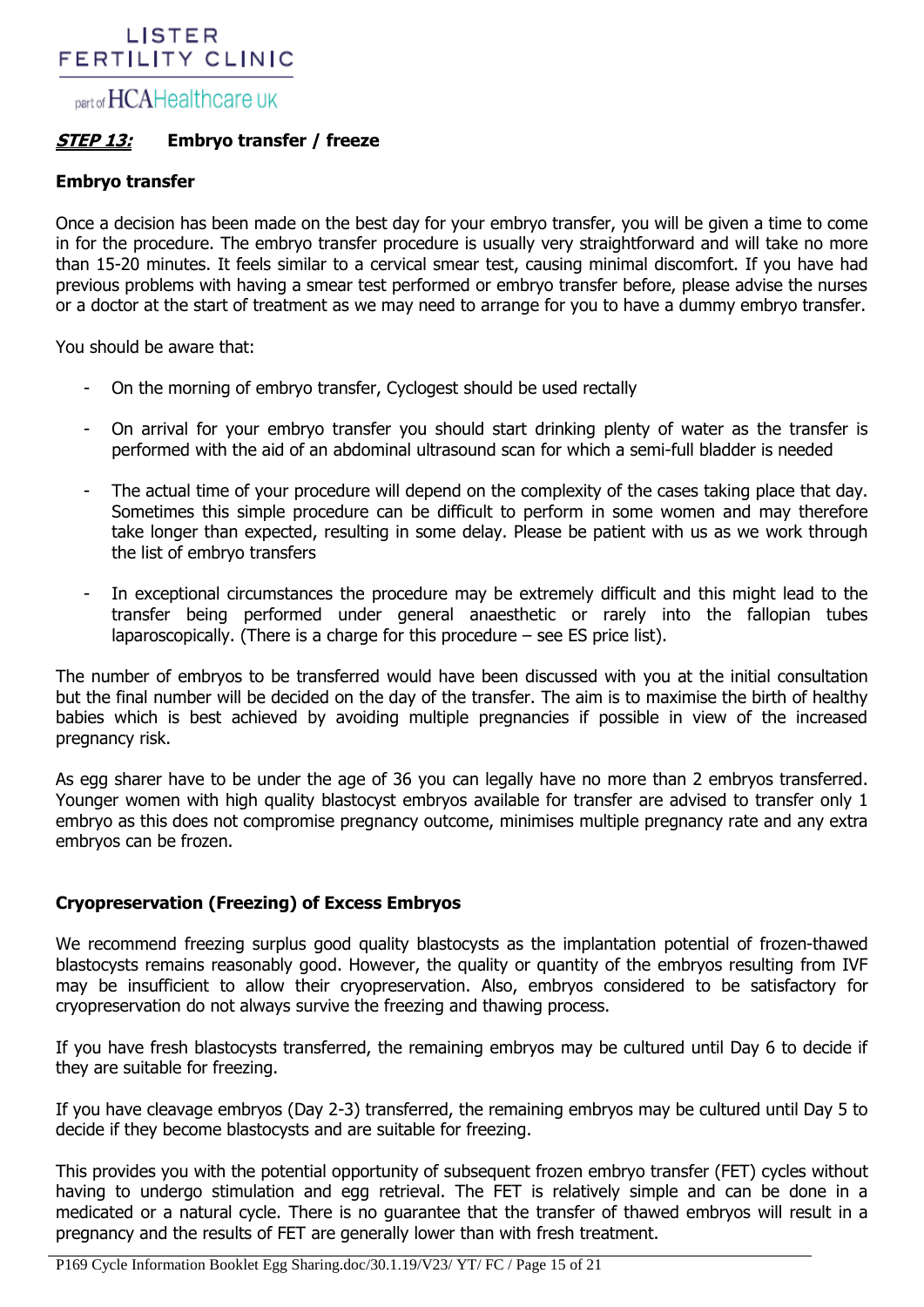

Extensive research with human and animal embryos has shown no greater incidence of abnormalities compared to naturally conceived pregnancies.

Any suitable excess embryos can be stored for an initial period of ten years from the date of cryopreservation. After this period of ten years, there is a possibility of extending the storage period in further ten-year increments, if it is shown that the criteria for extended storage continue to be met. You and your partner will need to complete an **HFEA ES form** each to apply for storage extension. There is a maximum storage period of 55 years.

### **Please be aware that there are charges for freezing and annual storage as listed on the current ES price list.**

### **The Days after Embryo Transfer**

Following embryo transfer you will be advised to:

- Drink at least 2 litres of water per day to maintain good hydration
- Continue Folic Acid supplements
- Continue Luteal Support medication
- Continue other medication as recommended by medical staff (e.g. oestrogen, aspirin, metformin, clexane, prednisolone) if appropriate
- Return to normal activities. There is no evidence that rest improves the chances of success.

# **STEP 14: Pregnancy Testing**

We advise you to undertake an initial pregnancy test 9-12 days following a embryo transfer. This can be either a:

- Home pregnancy test (that can be bought over-the-counter) using an early morning urine sample
- Blood test at the Lister Fertility Clinic (please refer to current price list). These are carried out between 1.00pm and 3.00pm Monday to Friday and the blood sample will be sent to our main laboratory for more accurate (quantitative) pregnancy hormone (beta hCG) testing. You will be called the following day with your results.

If your home pregnancy test is negative you may be advised to continue your medication and re-test in 48 hours.

If your home pregnancy test is negative and you are:

- Having irregular bleeding/pain
- Experiencing pregnancy symptoms
- In doubt of the result; we advise that you have a blood test for quantitative reading of the pregnancy hormone at either the Lister (a charge will apply) or at your local GP's practice or hospital.

If you experience any of these symptoms please contact the OD nurses.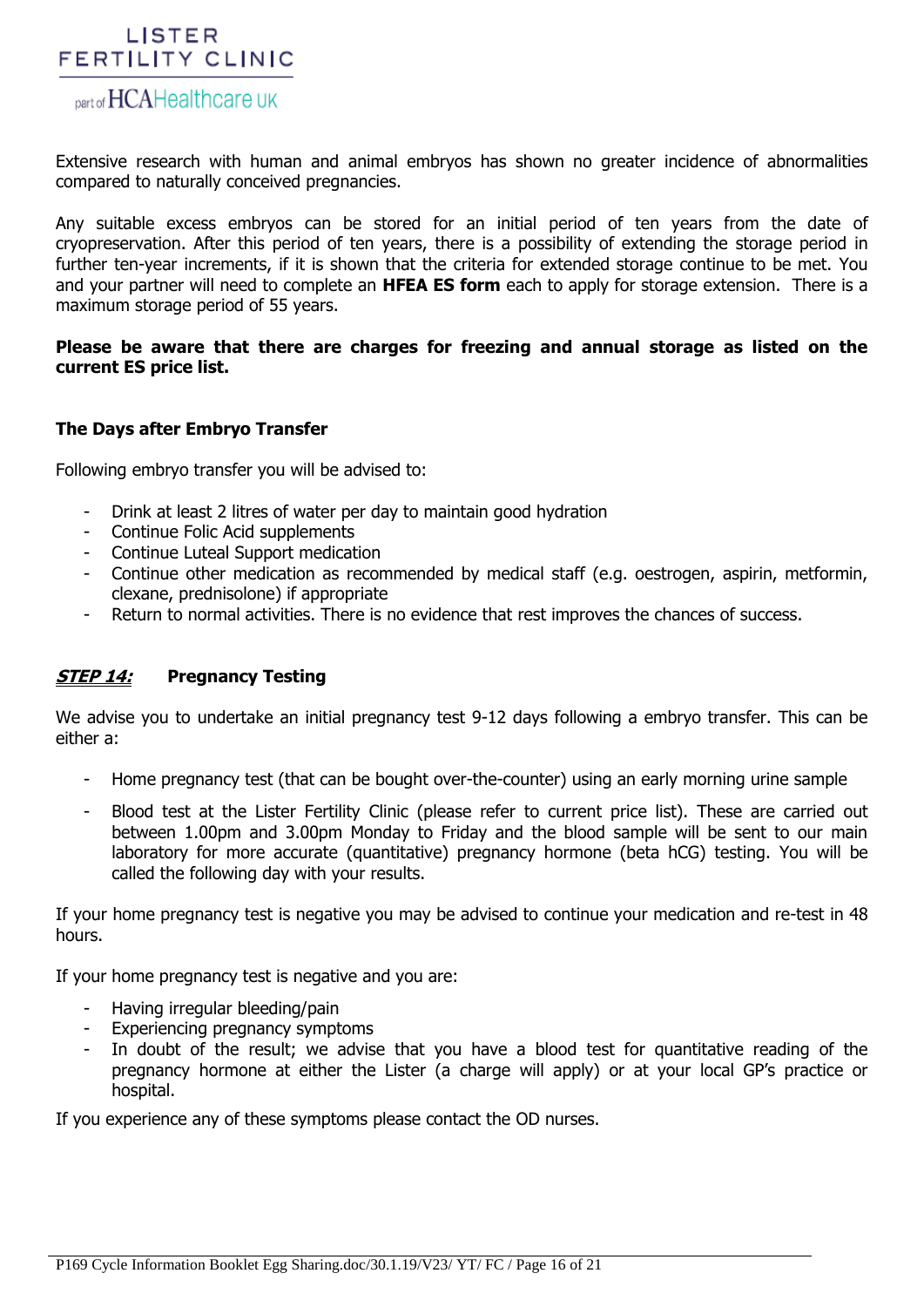# part of HCAHealthcare UK

### **STEP 15: After Pregnancy-Test Care**

It is a statutory requirement of licensed clinics to report all treatment outcomes (both negative and positive pregnancy results) to the HFEA. Please contact the OD nurses on 020 7881 4036 as soon as possible with your result.

### **Positive Test**

We suggest that you arrange a scan appointment for approximately two and a half weeks after the positive pregnancy test and continue with all medications until further instructed. Pregnancy scans are usually carried out on Tuesdays, Wednesdays and Thursdays (10.00am – 3.00pm).

The early pregnancy scan at this point should be able to detect:

- Whether this is a singleton or multiple pregnancy
- Whether the pregnancy is in the correct place within the uterus
- That there is a normal fetal heartbeat (unlikely if scanned earlier than this)
- The possibility of a miscarriage or a pregnancy outside the uterus (ectopic)

Once all is confirmed to be well, we recommend an appointment with your GP to discuss your obstetric care and refer you accordingly. We are also happy to offer advice and recommendations.

**NB**. Pregnancy scan is chargeable (see current ES price list)

#### **Negative Test**

Please call to book a follow up appointment to see one of our doctors to discuss future treatment plans. The amount of times a patient can take part in the egg sharing programme depends on individual circumstances.

# **Treatment Cycle Complications**

Although significant complications are uncommon, the following list outlines the potential pitfalls of a cycle and should have been discussed with you at your consultation. If you have any queries you should discuss them with one of the nurses or your doctor.

#### **Pre-Egg Collection**

- Medication side-effects
	- o Hormonal
	- o Allergic reactions
	- o Bruising at site of injections
- Cycle Cancellation
	- o Poor Response
	- o **Ovarian Hyperstimulation Syndrome (OHSS):** OHSS is the over-response to the stimulating fertility drugs with the production of numerous follicles leading to high levels of oestrogen. You are regularly monitored by scan and oestrogen levels to allow dose changes to minimise this risk or even cycle cancellation. You may be asked to stop the FSH injections and continue Synarel/Suprecur/Cetrotide/Orgalutran **(coasted)** until the oestrogen levels fall to safer levels before the hCG trigger is given. The cycle is sometimes cancelled as it is the trigger hCG injection given prior to egg collection that can cause the potentially serious symptoms to occur. This minimises but does not eliminate the risk.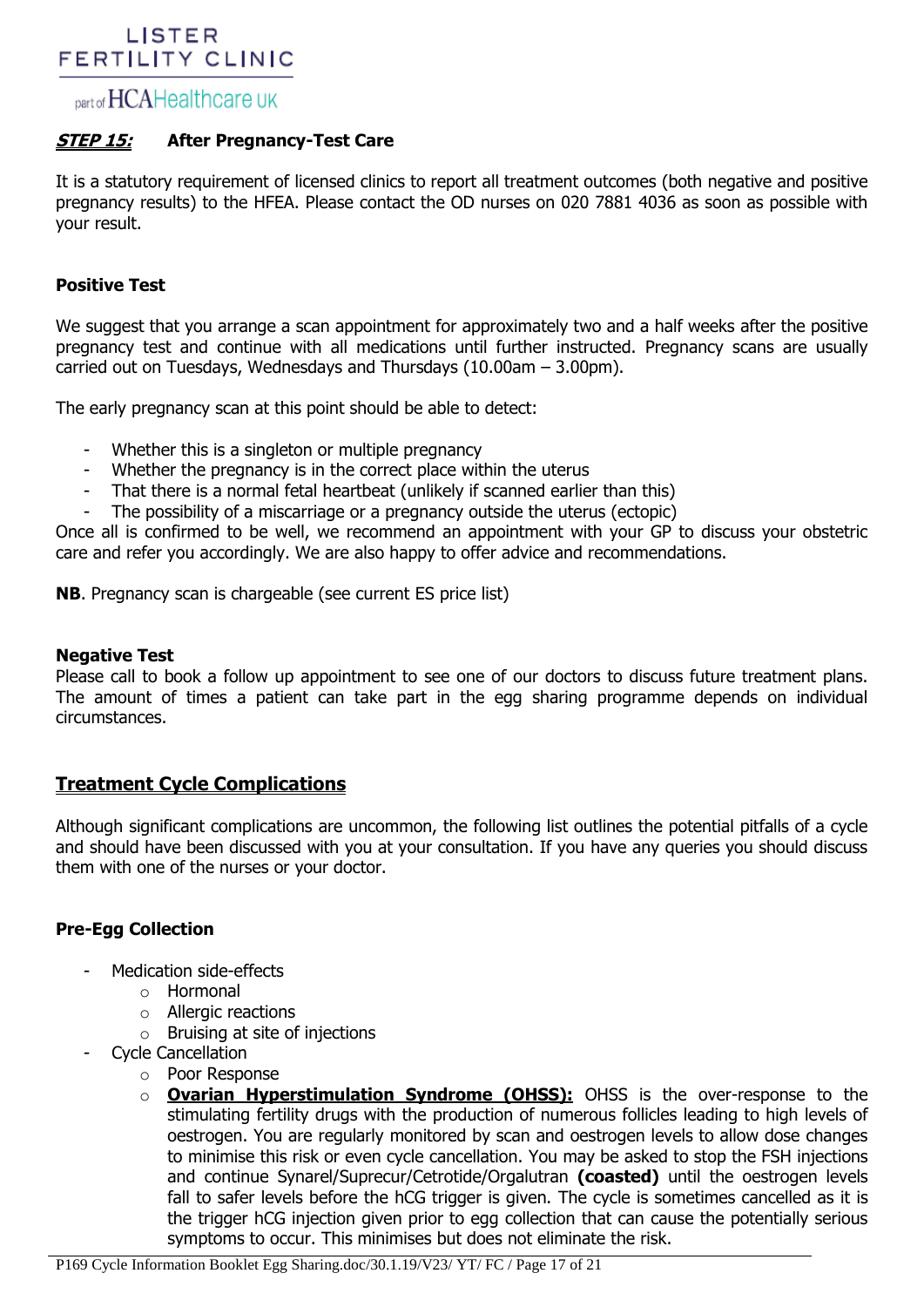

A few patients however may still have a risk to develop OHSS anytime in the two weeks following egg collection. The majority will develop a mild or moderate form of the condition. In exceptional cases, severe OHSS may occur.

- **Mild OHSS** is essentially an effect of the stimulation regime because the ovaries become enlarged following stimulation and may cause abdominal discomfort and in essence is the presence of larger ovaries than normal.
- **Moderate / Severe OHSS** may result from dehydration due to the passage of fluid into other compartments of your body (chest and abdomen). The symptoms are:
	- Nausea / Vomitting
	- Weakness
	- Shortness of Breath
	- Abdominal Pain / Swelling
	- Weight Gain (5kg or more)
	- Thirst
	- Decrease Urine Output

If you have a combination of the above symptoms and are at risk of OHSS after egg collection please contact the nurses who will discuss your problems with a doctor and advise you accordingly. If you need to contact somebody out of hours, the emergency phone number is 07860 464 100. Sometime patients with severe OHSS are advised to be hospitalised for further management.

The management of **severe OHSS** may include aspiration of the ascitic fluid from the abdomen and may also include maintaining the circulating blood volume by administering intravenous fluids. The majority of patients however, are pregnant and those who are not should recover by the time their next period is due. These symptoms do not persist after the first three months of pregnancy.

**Risks of egg collection** include but are not limited to:

- Potential reactions from the drugs and procedures used in the administration of anaesthesia
	- Failure to collect eggs because:
		- o The follicles are empty
		- $\circ$  The eggs inside the follicles are all immature
		- $\circ$  The eggs inside the follicles are all abnormal
		- $\circ$  Pre-existing pelvic scarring and/or technical difficulties prevent safe egg recovery
		- $\circ$  Ovulation has occurred before the time of egg recovery
- Risks associated with the passage of the needle through the vagina into the ovaries
	- o Infection
	- o Bleeding
	- o Inadvertent damage to adjacent structures such as:
		- **Bowel**
		- Uterus
		- **Bladder / Ureter**
		- **Blood vessels**
	- o Adhesion formation

Although complications are uncommon, if significant bleeding or damage to the bladder or bowel is suspected, further surgery may be required to repair such damage.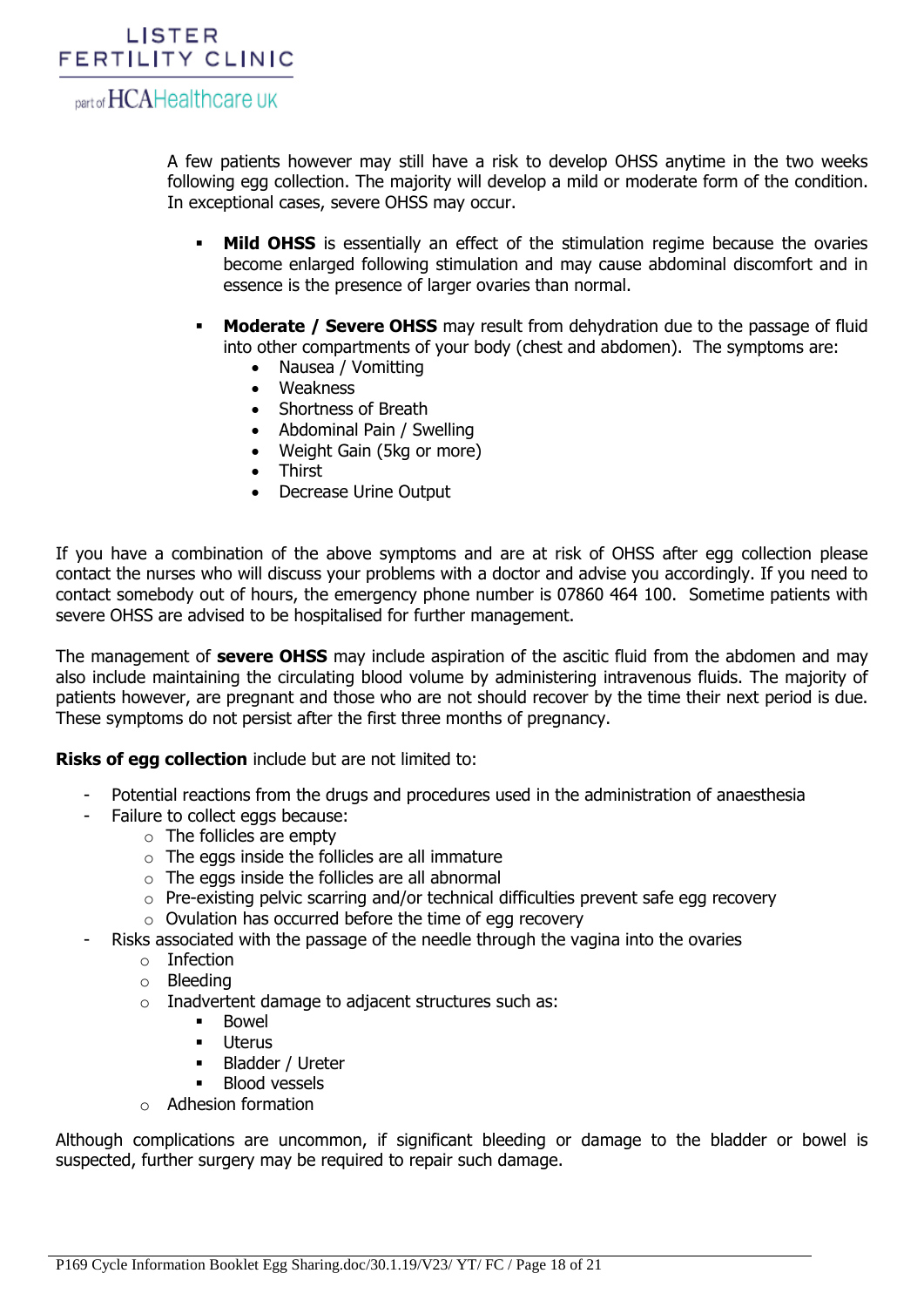part of HCAHealthcare UK

# **Post egg collection**

- **Failed Fertilisation** of eggs / Failure of embryos to cleave
- **Miscarriage** risk is dependant on your age and is not significantly affected by the use of IVF / ICSI. Approximately 25% of all pregnancies miscarry and this risk rises with age. If you require further information we have a dedicated "miscarriage" information pack.
- **Ectopic / Heterotopic** An ectopic pregnancy is a pregnancy occurring somewhere other than in the uterus, most commonly in the fallopian tubes. The incidence of ectopic pregnancy with fertility treatment is approximately 2.5%. It is a potentially serious condition but can be detected very early in the pregnancy by ultrasound scan. If two embryos have been transferred there is the small chance of a "heterotopic pregnancy" where one implants in the correct place and one implants in the tube.
- **Congenital Anomalies** Some studies have suggested a small increase although this may well be as a consequence of the cause of infertility rather than the treatment
- **Pregnancy complications:** Some studies have also suggested an increase in certain pregnancyrelated risks such as preterm labour, growth restriction and placentation problems (placenta praevia and vasa praevia) in babies born through fertility treatment. Again, studies have suggested this may well be as a consequence of infertility itself (and the risks higher even if you conceive naturally) rather than the treatment. However, we would recommend consideration of a Doppler Scan at 20 weeks to assess location of placenta in more detail and growth scans later in pregnancy with your obstetric team although they will make the final decisions on management at this point in your pregnancy.
- **Genetic Risks** if there is a potential underlying genetic cause of male infertility, this may be passed on to male offspring produced by an ICSI cycle. As a consequence you are likely to be advised to undergo certain genetic tests if you have a low sperm count or no sperm.
- **Multiple Pregnancy** The accompanying leaflet outlines the increase in obstetric risk to both mother and baby that makes multiple pregnancy an undesirable outcome of IVF / ICSI
- OHSS as above.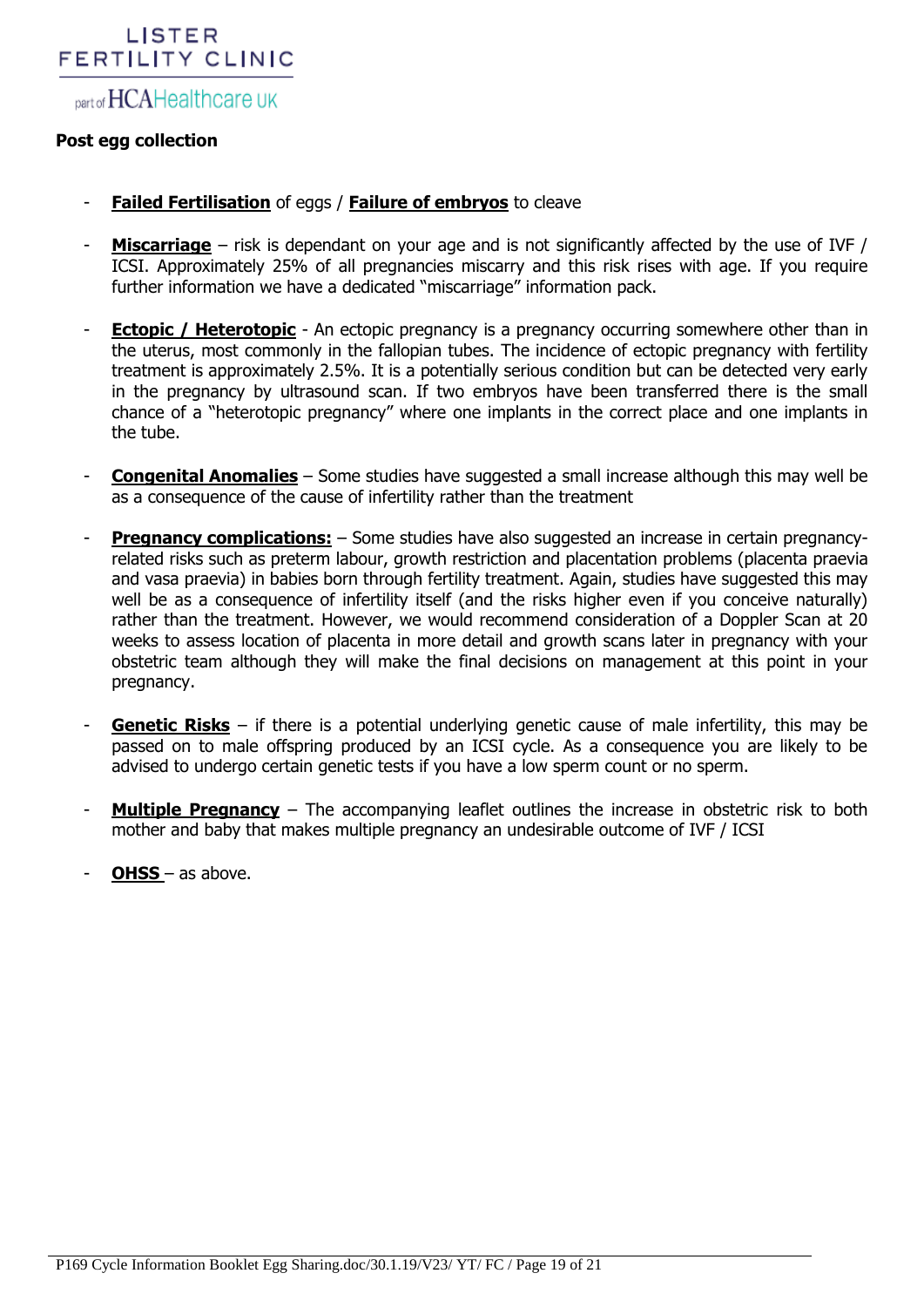

### **Who do I contact to make appointments?**

### **USEFUL TELEPHONE NUMBERS**

| New Appointments   | 020 7881 2000 | Mon – Fri | $9.00$ am $-5.00$ pm |
|--------------------|---------------|-----------|----------------------|
| Egg Sharing Nurses | 020 7881 4036 | Mon – Fri | $9.00$ am $-4.30$ pm |
| Egg Sharing Nurses | 020 7881 4078 | Mon – Fri | $9.00$ am $-4.30$ pm |
| <b>Secretaries</b> | 020 7730 5932 | Mon – Fri | $9.00$ am $-5.00$ pm |

#### **Are there counselling services available?**

Our counsellors offer a confidential, non-judgmental and free service available to all patients before, during and after treatment. Patients are encouraged to explore their own feelings in order for them to make appropriate decisions for themselves. Appointments to see a counsellor can be made through the secretaries. In some circumstances such as use of donor sperm or donor eggs counselling sessions are routinely provided before treatment.

#### **Who do I contact during my treatment if I have any queries?**

The nurses are usually the first line of communication in your treatment and are able to answer the vast majority of queries. If you do not understand your treatment plan or anything else pertaining to your care, do not hesitate to contact them on the number above.

We aim to answer telephone calls where possible however if the allocated nurse is already on a call you will be diverted to the answer machine. If you do need to leave a message please clearly state your full name, hospital X number and contact number. Please do not leave multiple telephone messages as this creates unnecessary additional work and delays our response. If the clinic has been particularly busy there may be delays in getting back to you. Any messages left before 4:30pm will be returned to the same working day (Monday to Friday excluding Bank Holidays). Messages left out of these hours will be returned the next working day.

If you are sending an email please ensure you leave your full name (as registered with the clinic) and hospital number. If your enquiry is urgent please phone (see above).

If there is an occasion when you need to contact your doctor, please e-mail them or leave a message with the secretaries and they will contact you. Alternatively, contact the secretaries to book a follow up with a doctor to discuss your treatment in more detail. Please do not leave messages on multiple extensions.

#### **Who do I contact in the event of an emergency?**

As part of the support provided in your treatment cycle and in the event that you have a clinical emergency, we have a dedicated emergency phone for in treatment patients. This phone is manned by a senior nurse between the hours of:

> **4.30pm – 12 midnight; Monday to Friday 12 midday – 12 midnight; Saturday 8am – 12 midnight; Sunday and Public Holidays**

Our out of hours emergency phone number is: 07860464100 Alternatively, call the Lister Hospital Duty Sister on 020 7730 7733 who will contact a member of the fertility team.